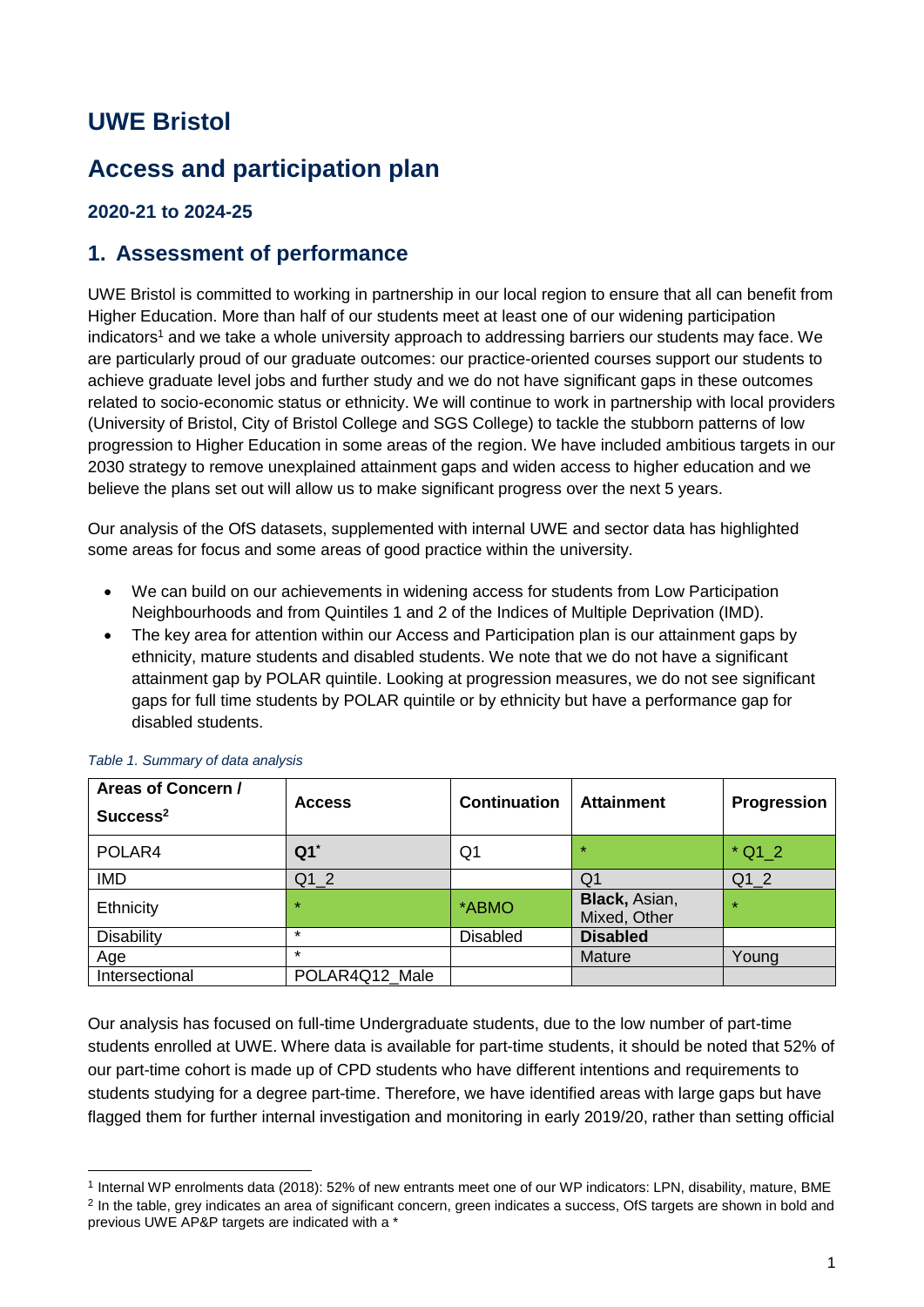targets. Where intersectional data was available, we have produced analysis (please see section 1.6 Intersections of disadvantage).

#### **1.1 Higher education participation, household income, or socioeconomic status**

**Access**: We continue to have gaps in access based on geographical measures of socioeconomic status and participation in higher education although we have made significant progress on this over the past 5 years for our full-time cohort. Comparing POLAR4 quintiles 1 to 5, there are significant gaps in access at UWE (12.9pp) and the proportion of entrants is not representative of the population (2.2pp lower for quintile1). The internal UWE data used to compare results is based on POLAR3, but shows an increase in the proportion of quintile 2 enrolments. The OfS IMD data highlights however that UWE has significantly lower access for IMDQ1\_2 students compared to IMDQ345 (44.3pp) which requires further detailed investigation, particularly on the interaction between POLAR4 and IMD.







*Figure 1. Access gap for POLAR4Q1 compared to population Figure 2. Access gap for IMDQ1 compared to population*

Looking at our part-time access gaps, we can see that these are significant for IMDQ1 compared to IMDQ5, with a slight reduction over the last 5 years. There is also not enough data to compare our IMDQ1 part-time access to the proportion of the population. As mentioned above (below table 1) we plan further analysis to better understand our part time data.

**Non-continuation**: There is a small gap in full-time POLAR4Q1 continuation compared to POLAR4Q5 (1.5pp in the most recent year) which is generally smaller than the sector (5pp in the most recent year) and variable year on year with a generally decreasing trend. Our internal analysis suggests that the performance gap in year 5 could be linked to the increased provision of foundation year programmes attracting more students from POLAR quintiles 1 and 2, which then leads to higher non-continuation if students do not enrol onto a full degree programme.





*Figure 3. Gap in continuation for POLAR4 Q1/ Q5 Figure 4. Gap in continuation for IMDQ1\_2 /IMDQ3\_5*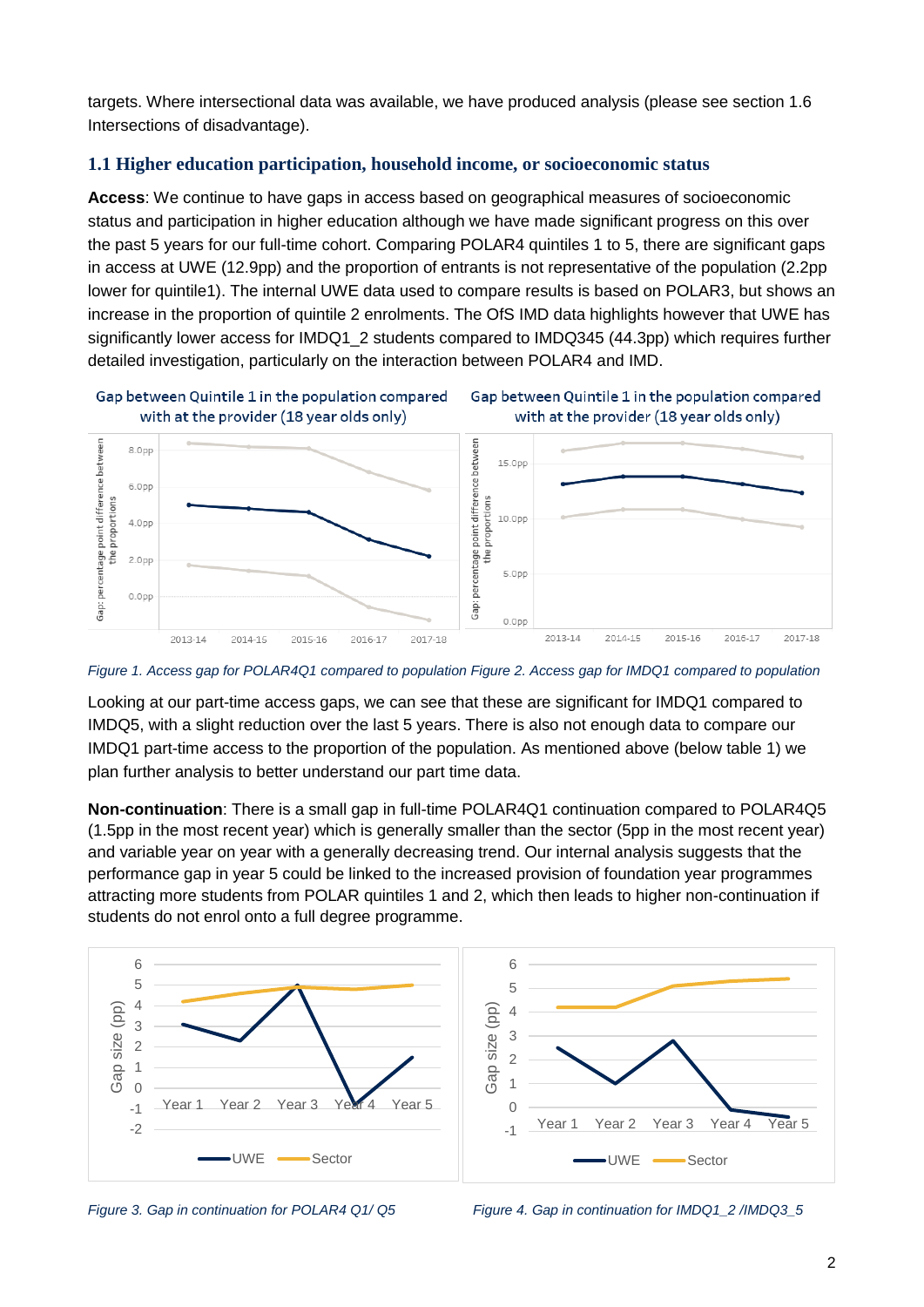The IMD data for continuation shows that UWE has reversed the sector trend of poorer continuation in full-time IMDQ1\_2 over the last five years (now no significant gap at UWE compared to a 5.4pp sector gap). The part-time IMDQ1\_2 / 3\_5 gap at UWE fluctuates around 0 year on year and is not significant.

**Attainmen**t: POLAR4Q1\_2 attainment is lower than POLAR4Q345 by 2pp but the gap at UWE for full time students has not been statistically significant for the past two years, whilst the sector gaps are larger (5.2pp in the most recent year) and significant every year with no significant reduction over time. While there is a gap at UWE in relation to full-time IMDQ1\_2 attainment compared to Q3\_5 (6.2pp) this is half of the sector average. The gap for IMDQ1 / Q5 is larger and more in line with the sector gap for both full-time and part-time students. There was a significant increase in the gap for UWE IMDQ1 / Q5 full-time students whereas the part time gaps for IMD and POLAR are not significant and are some of the smaller absolute gaps for our part-time students.





**Progression to employment or graduate study:** Full-time POLAR4Q1 2 progression is significantly worse than POLAR4Q3\_5 across the sector (3.2pp). At UWE the gap is smaller (less than 1pp) and not significant for full-time students. We note that positive graduate outcomes for part time students was lower in the most recent year, and is particularly reflected in a performance gap for part time POLAR4Q3 5 which is being addressed as part of activity focusing on graduate outcomes for part time students. There is not enough data to specify whether this gap is focused on the performance of a particular quintile group. For full-time and part-time IMDQ1\_2 students there was no gap in progression compared to IMDQ3\_5 in the most recent year. Over the last five years the gap has fluctuated but it was only significant in year 2 for full-time students.





#### **1.2 Black, Asian and minority ethnic students**

**Access**: at UWE, the gaps between Asian, Black, Minority Ethic and Other (ABMO) and White access are significant for the last 5 years, however we have made significant improvements in addressing the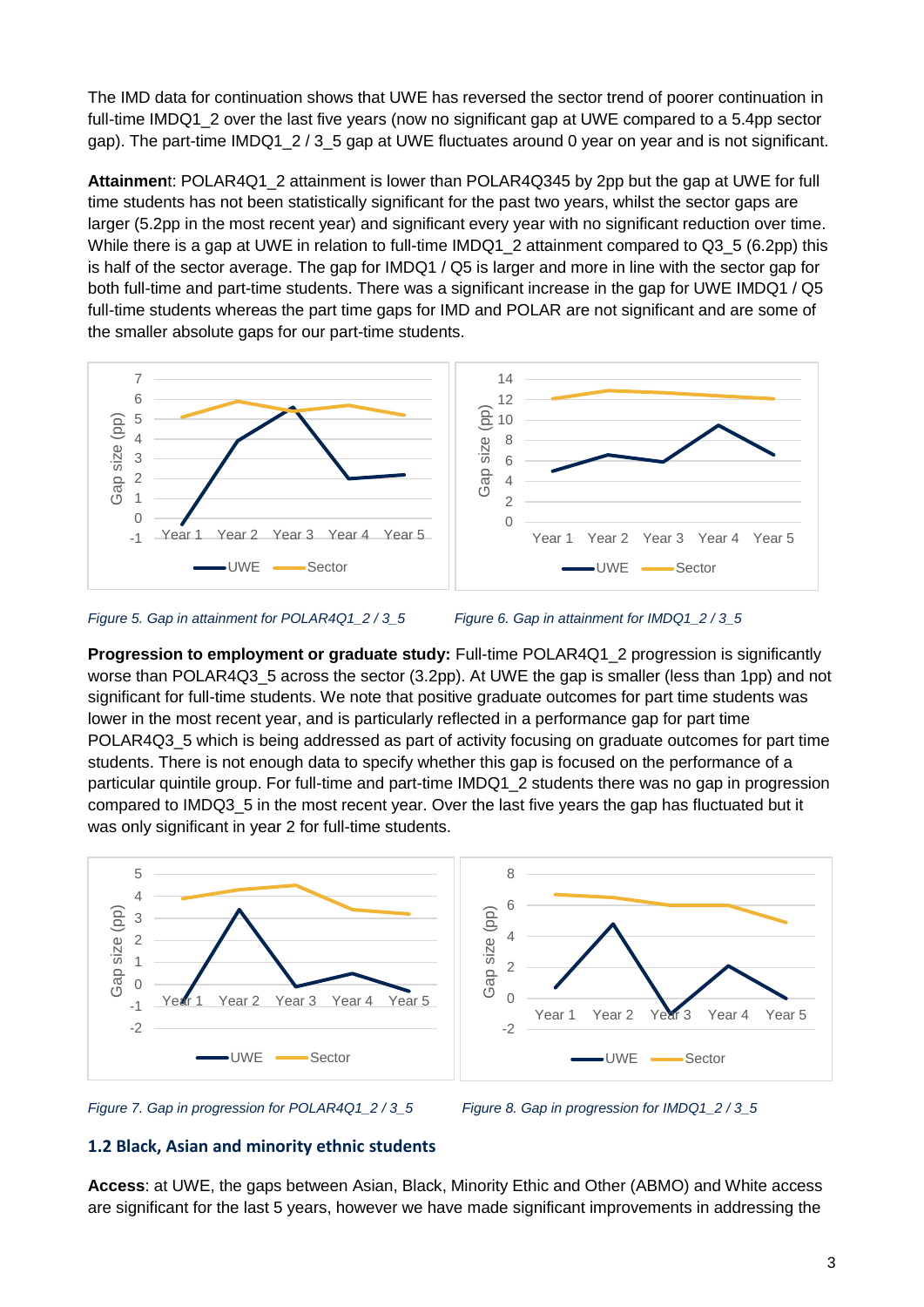full-time gaps over the same period. Part-time gaps at UWE have significantly increased over 5 years, as have the sector gaps – we expect this to be partially related to our CPD part time enrolments but will investigate further in early 2019/20.

Our internal enrolment figures for full-time students indicate that the proportion of BAME enrolments in the three most recent years (2016/17 - 18/19) have increased (16% – 18%) to be in line with the most recent local BAME population estimates. We feel that being in line with the ethnic diversity in the Bristol area is a success for UWE because we are representative of the most ethnically diverse part of our main recruitment area, despite the variation across the region (evidence below).

- Bristol City Council data shows that 16% of Bristol's 2016 population were BAME<sup>3</sup>.
- ONS data shows that the South West and Wales were two of the three least ethnically diverse areas of the UK. Wales was 93.2% White and the South West 91.8% White in the 2011 census<sup>4</sup>.
- UWE is a local provider. Internal data shows that 56% of our Home students came from the South West or Wales, with 27% from BS postcodes or the immediate neighbour postcode areas (GL, SN, BA, TA) and 14% from Wales.
- The OfS dataset also shows that the proportion of Asian and Black FT students at UWE is in line with the wider UK population.



*Figure 9. Gap between Black enrolments and population<sup>5</sup>*

![](_page_3_Figure_8.jpeg)

**Non-continuation**: This is an area of success for our full-time cohort. The gaps between ABMO and White continuation at UWE are not significant and have reduced to 0 in the most recent year (in previous years ABMO was slightly worse), whilst the gap across the sector has significantly increased over the last five years. When comparing the breakdown of ethnic groups, UWE has no significant gaps in the most recent year (16/17) with no significant changes over the last five years. Internally, our continuation data shows that White continuation is now slightly worse than BAME (by 0.4pp), this may be linked to the increased provision of Foundation Years (FY) which typically have lower continuation rates, as the proportion of White FY enrolments has increased more than the proportion of BAME FY enrolments.

<sup>1</sup> 3 <https://www.bristol.gov.uk/statistics-census-information/the-population-of-bristol>

<sup>4</sup> https://www.ethnicity-facts-figures.service.gov.uk/uk-population-bv-ethnicity/nation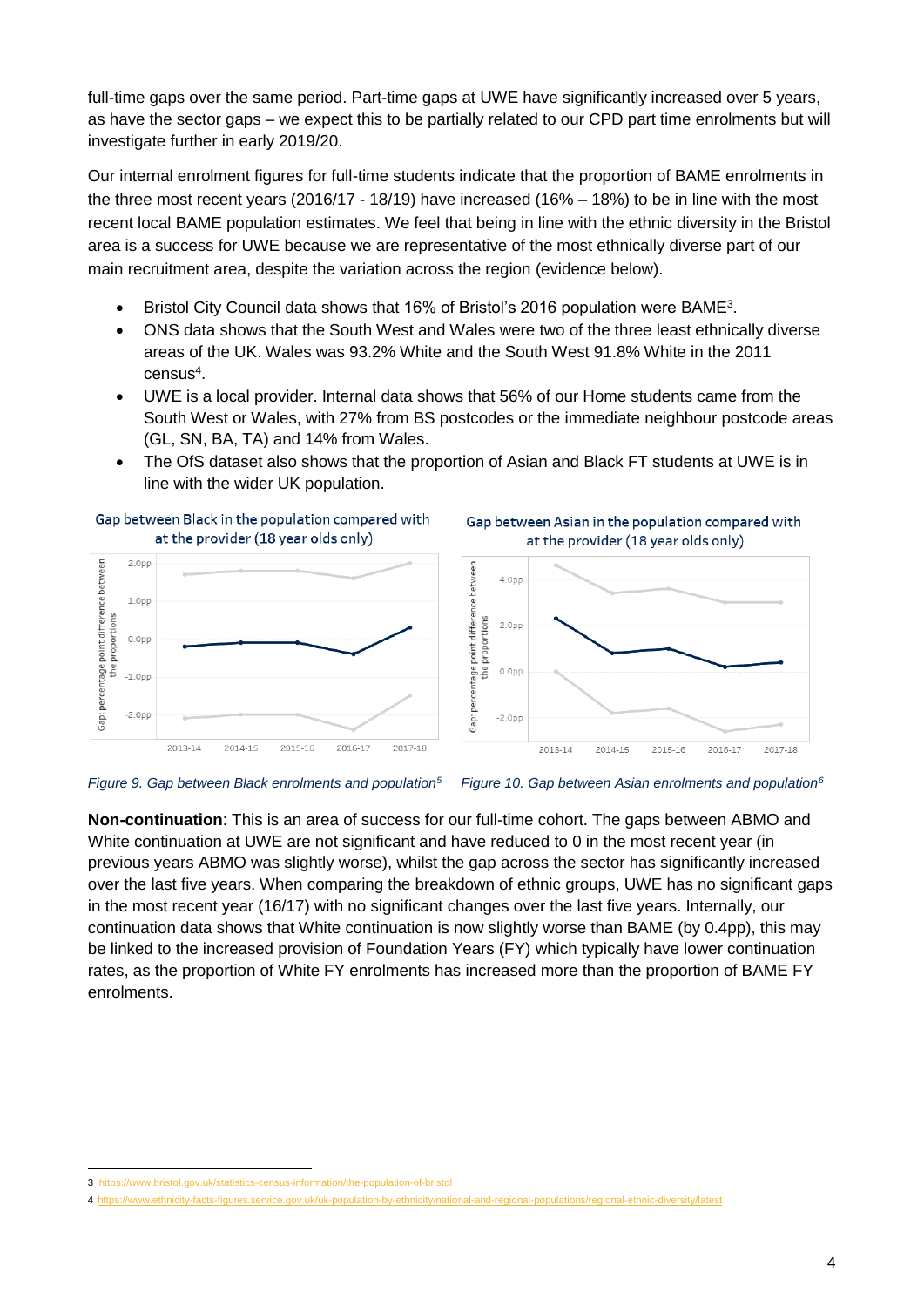![](_page_4_Figure_0.jpeg)

*Figure 11. Gap in continuation for ABMO compared to White*

For our part-time cohort, significant gaps have been noted in continuation for Asian / White and Black / White students. For Mixed / White students the gap is not statistically significant, but has increased significantly over the last 5 years. For Other / White there is not enough data in the most recent year, but previous years have had significant gaps. These gaps have been flagged for further investigation and monitoring internally in order to establish whether interventions put in place to benefit full-time Asian, Black and Mixed continuation also benefit part-time students.

**Attainment**: The attainment gaps between different ethnic groups in our full-time cohort are some of the main areas of concern at UWE as they are significant and have been increasing (not significantly) over the last 5 years (UWE ABMO / White gap was at 17.1pp in the most recent year). When looking at the breakdown of ethnic groups, significant gaps can be seen when comparing Black, Asian or Mixed students' attainment to that of White students (31.6pp worse for Black, 15.2pp worse for Asian and 7.6pp worse for Mixed). This is corroborated by internal data which shows that the Good Honours rate for Black students was 26-33pp worse than White students over the last 3 years and 21-27pp worse for Asian and Chinese students. This gap appears slightly smaller in the access and participation dataset but is still flagged as significant (Asian / White). We will also be continuing to monitor the Other / White attainment gap despite this not being statistically significant, as we want to ensure that no groups are left at a disadvantage. It is hoped that by monitoring all groups we will see a decrease in the White / ABMO gap as can be seen in the last 5 years of sector data.

![](_page_4_Figure_4.jpeg)

*Figure 12. Gap in attainment for Black / White students Figure 13. Gap in attainment for Asian / White students*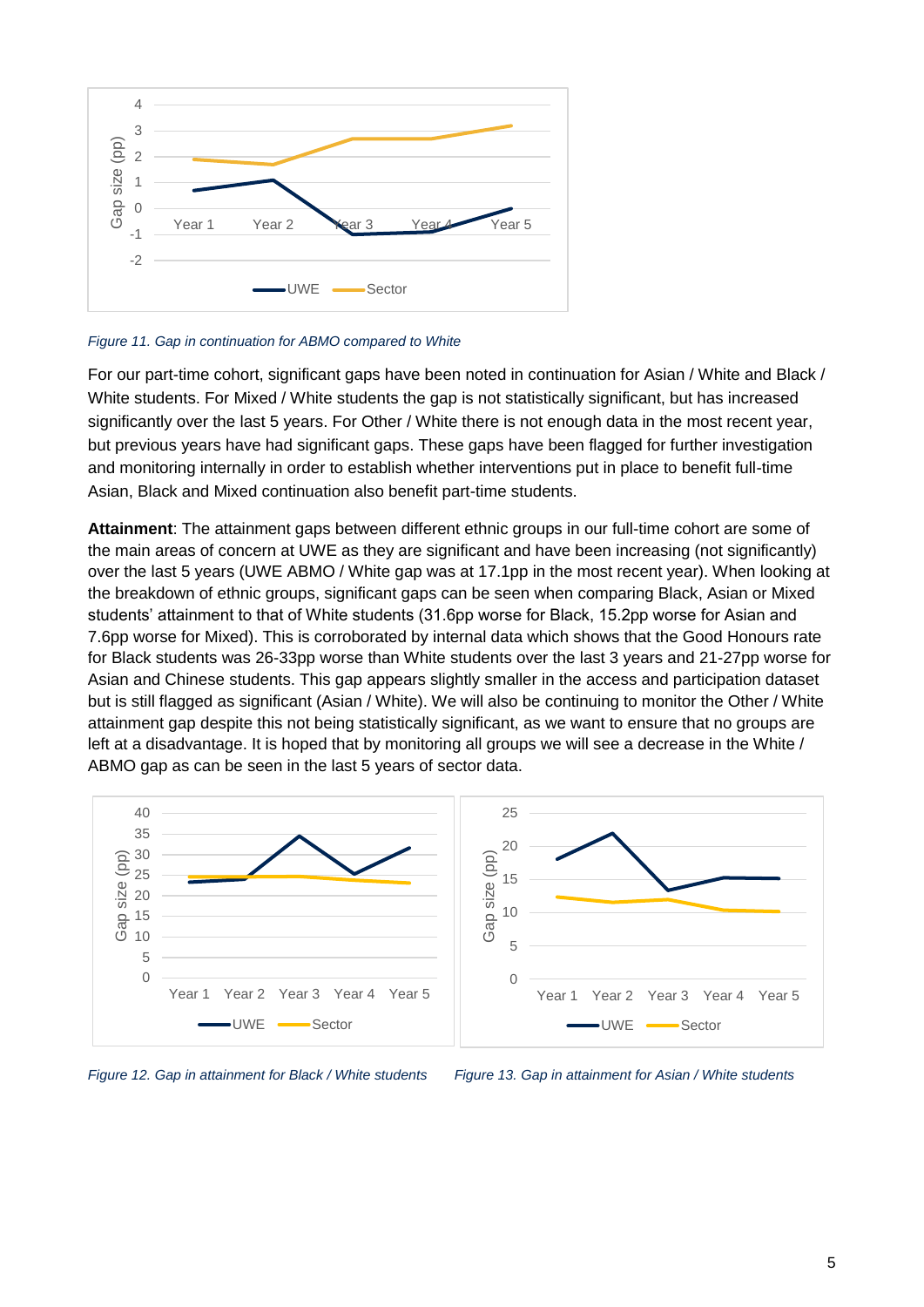![](_page_5_Figure_0.jpeg)

#### *Figure 14. Gap in attainment for Mixed / White students Figure 15. Gap in attainment for Other / White students*

There are similar issues in our part-time cohort with even larger significant gaps for Black and Asian compared to White every year (44.5pp for Black and 38.5pp for Asian in the most recent year). There is not enough data to analyse the Mixed and Other gaps. Whilst these gaps have increased over the last 5 years this is not statistically significant, however we note that in the sector overall the gaps have reduced over the last 5 years. We plan to interrogate our internal data further to better understand how to address this gap as the actions we take will be different if this relates to our CPD or part time pathway populations.

We do not currently have a method for exploring structural factors relating to our attainment gap, and are looking to begin this analysis in September/October in order to define the extent of any unexplained gaps in both the full-time and part-time cohorts. This analysis will be one of the strands of our plan to eliminate the attainment gaps, alongside work to decolonize the curriculum, embed inclusive practice in pedagogy and assessment, support student identity and belonging development and increase the diversity of our staff.

**Progression to employment or further study**: progression for ABMO students is not significantly worse than White students' progression at UWE, full-time or part-time, whilst the sector gap is significant every year. The same is true for the Black / White gap. There was a significant gap for fulltime Asian / White progression at UWE but this has been reduced over the last four years and is no longer significant. The UWE ABMO / White gap is consistently smaller than the sector gap and has been decreasing more quickly than the sector for the last two years, although this is not a statistically significant decrease over five years.

There is a large gap in progression between White and Other full-time students that can be seen in the years where there are enough students to produce data (20pp in most recent year). This gap is not significant but has been increasing over the last 5 years (not significantly) and is now much larger than the sector gap. Therefore, this has been flagged for internal investigation (using DLHE data broken down to ethnic groups) before the beginning of the next academic year and we will set internal monitoring milestones to ensure that this group is highlighted to all UWE staff working on improving progression. There are not enough part-time students to investigate whether this pattern is replicated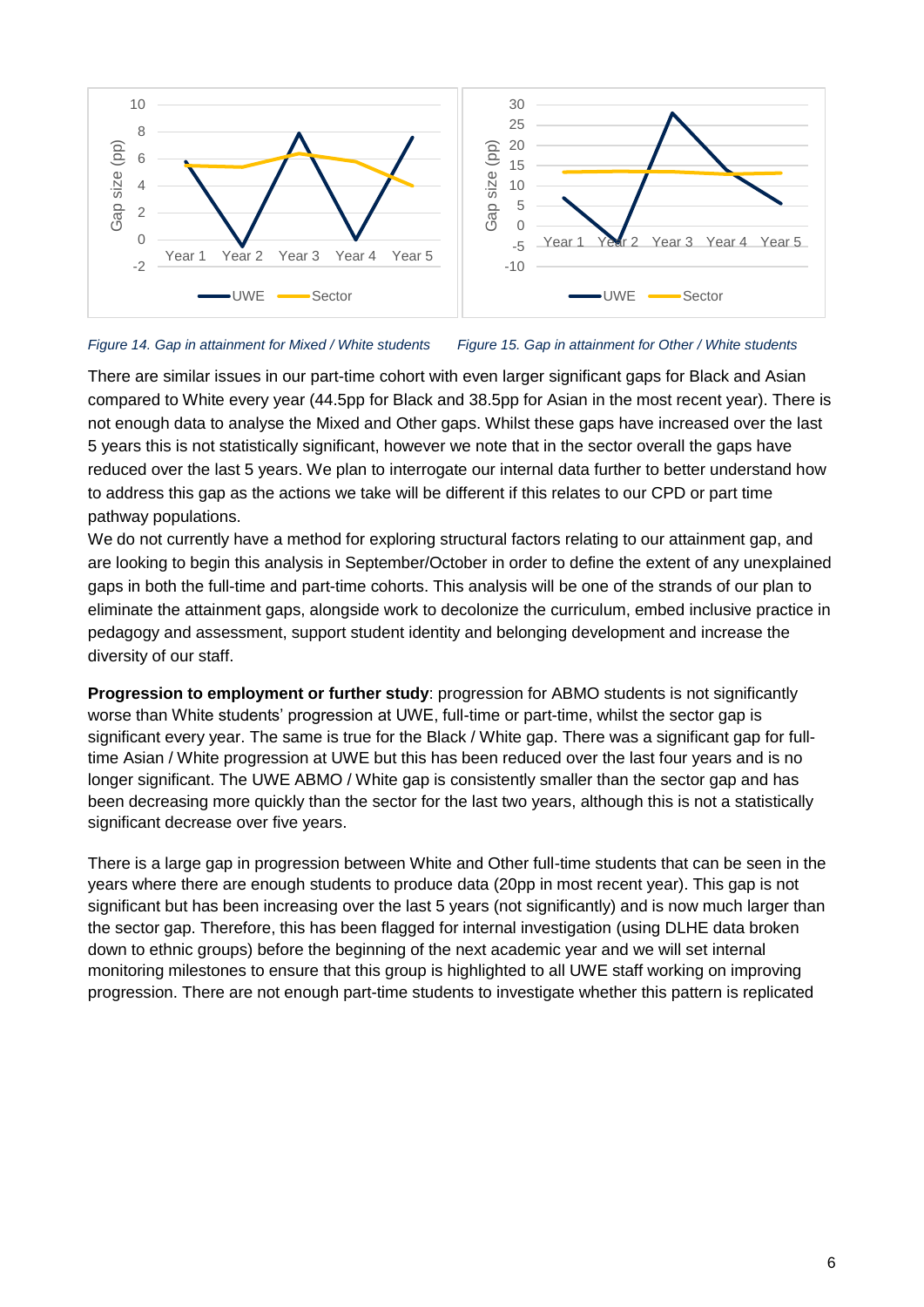across modes of attendance in the OfS data but this will be included in our internal investigations.

![](_page_6_Figure_1.jpeg)

*Figure 16. Gap in progression for ABMO students compared to White students*

#### **1.3 Mature students**

**Access**: Young students are far more likely to enrol at UWE than mature students which is reflected in the 49pp gap in full-time access (the opposite is true of part-time where there is a 97.6pp gap). UWE has had strong recruitment of mature students (particularly for our CPD modules) until the most recent year when the NHS stopped funding tuition fees for health care programmes and which resulted in a decrease in mature student applicants to these programmes. This is reflected in the increase in performance gap for UWE (taking us to be larger than the sector average for the first time) in year 5.

![](_page_6_Figure_5.jpeg)

*Figure 17. Gap in access for Mature students compared to Young students*

**Non-continuation**: Full-time Mature continuation at UWE is worse than Young but the gaps are small and not significant every year with a significant decrease over the last five years. There are significant but variable gaps every year at UWE for part-time Mature students with the most recent year gap being much worse than sector. This has been noted for internal monitoring.

![](_page_6_Figure_8.jpeg)

*Figure 18. Gap in continuation for Mature students compared to Young students*

**Attainment**: Mature attainment is lower than Young attainment for full-time students at UWE and our gap is widening. In the most recent year of data, the gap at UWE became larger than the sector gap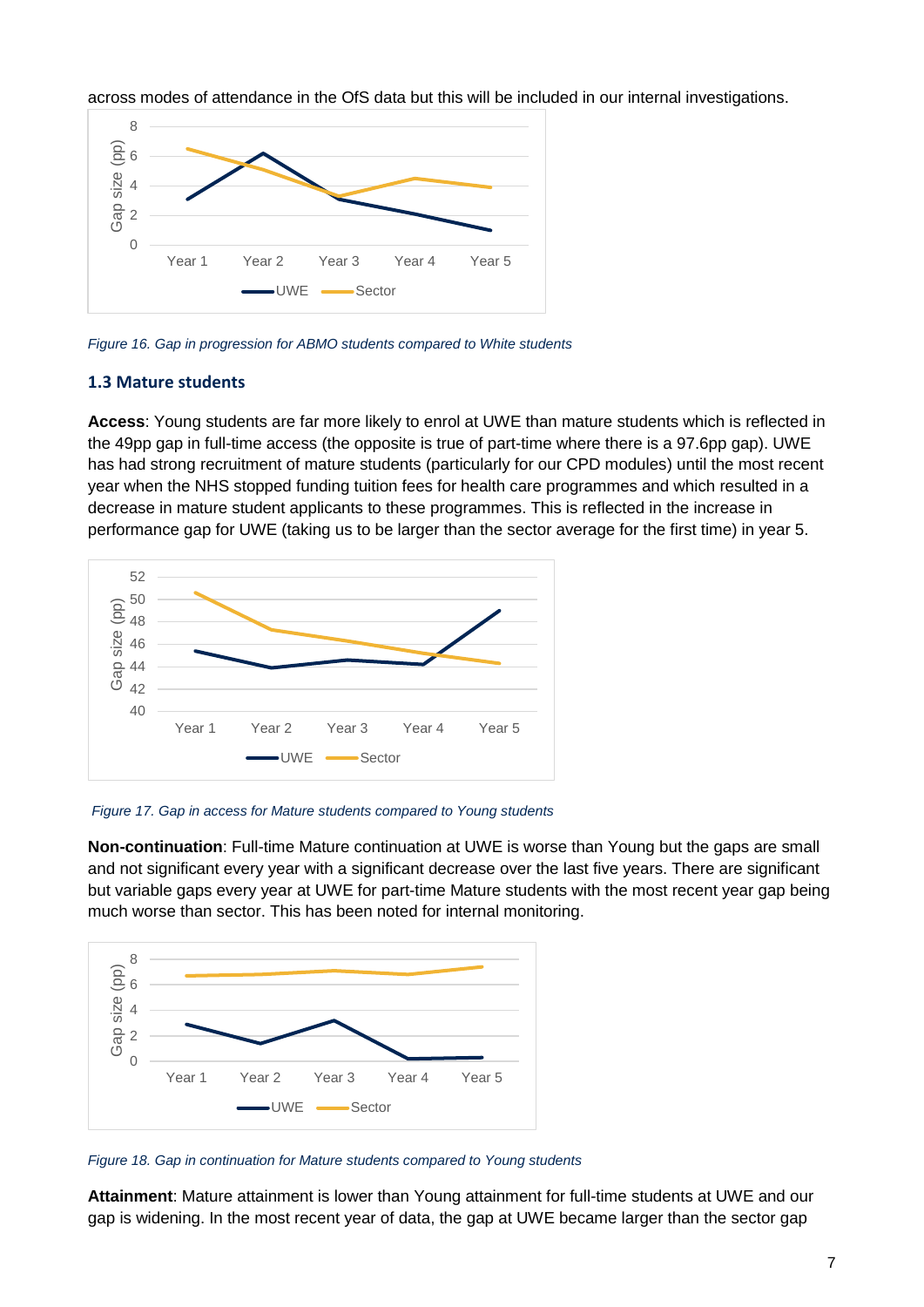(also Mature attainment worse for full-time), although both have increased significantly over five years. Our internal UWE data shows that Mature students were 6-10pp less likely to achieve Good Honours at undergraduate level than their Young peers. For part-time students at UWE and across the sector, the opposite is true and Young attainment is worse than Mature. The UWE gap fluctuates but is significant every year whilst the sector gap is smaller and has significantly reduced over 5 years. UWE part-time Young attainment has therefore been flagged for internal monitoring and investigation of how CPD students are affecting these figures.

![](_page_7_Figure_1.jpeg)

*Figure 19. Attainment gap for mature students compared to young students*

**Progression to employment or further study**: Young progression is worse than Mature progression (for full-time students) with significant gaps every year at UWE which have slightly increased over time whilst the sector gap has significantly decreased. Comparisons by age groups show the biggest gap being between Under 21s and 26\_30s. Our internal data shows that over 34s usually have the best DLHE outcomes and that the gap between these graduates and under 25s has slightly reduced over the past five years. For the part-time cohort at UWE, Mature progression is still significantly worse than Young every year, but this has slightly reduced over the last 5 years. In the sector, part-time Mature progression is much worse than full-time Mature progression but is not as bad as at UWE and the gap has significantly reduced in the last 5 years.

![](_page_7_Figure_4.jpeg)

*Figure 20. Gap in progression for students by Age students*

#### **1.4 Disabled students**

**Access**: Full-time Disabled access at UWE is lower than for students without a disability, however the gap is closing faster than the sector gap. Part-time Disabled access also shows significant gaps compared to students without a disability, as well as for comparisons of Disability Type, however these gaps have not significantly changed over the last 5 years. Internal data shows that the proportion of students reporting mental health conditions is rising y/y. Our sector leading work on mental health will help us to ensure that early reporting results in effective support for students.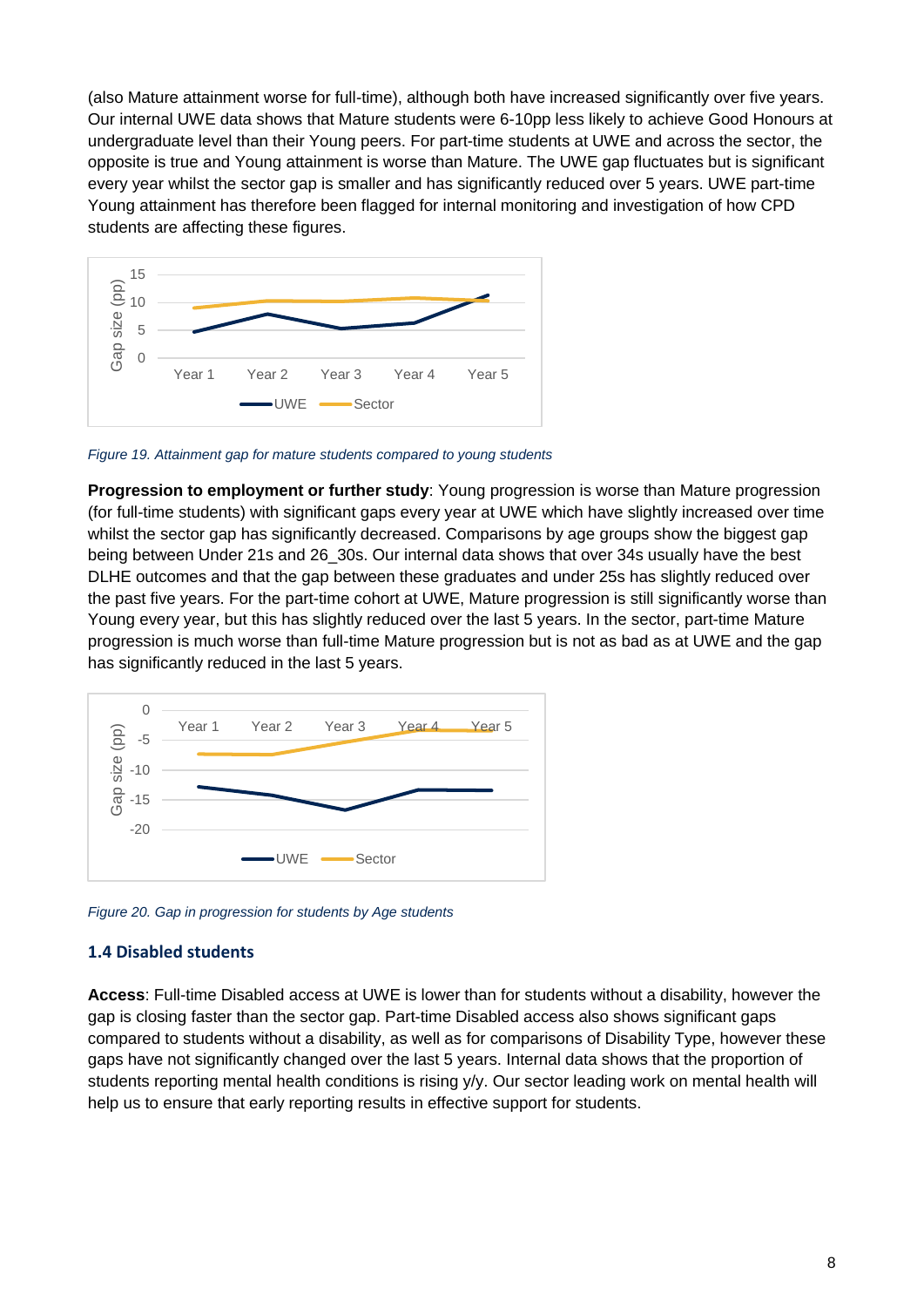![](_page_8_Figure_0.jpeg)

*Figure 21. Gap in access for disabled students compared to non-disabled students*

**Non-continuation**: Full-time Disabled continuation is lower than for non-disabled students but there is considerable variation from year to year and the gaps are not always statistically significant.

![](_page_8_Figure_3.jpeg)

*Figure 22. Gap in continuation for disabled students compared to non-disabled students*

Part-time Disabled continuation is higher than non-disabled but this is not a statistically significant gap and there is not enough data to look at most of the individual Disability Types for part-time students at UWE.

**Attainment**: Disabled attainment is lower than non-disabled attainment for full-time students but the performance gaps are typically small and generally not significant except in the most recent year where our attainment gap become significant (3.4pp). Our internal data highlights a 1-2pp gap yearly but, in the most recent year of data, students disclosing mental health difficulties, multiple impairments and social and communication difficulties had slightly better attainment than non-disabled students. This improvement will be investigated further internally to identify good practice. There is not enough data to analyse gaps between most Disability Types for part-time students but the overall Disabled / nondisabled and CognitiveAndLearning / non-disabled gaps are not significant.

![](_page_8_Figure_7.jpeg)

*Figure 23. Gap in attainment for disabled students compared to non-disabled students*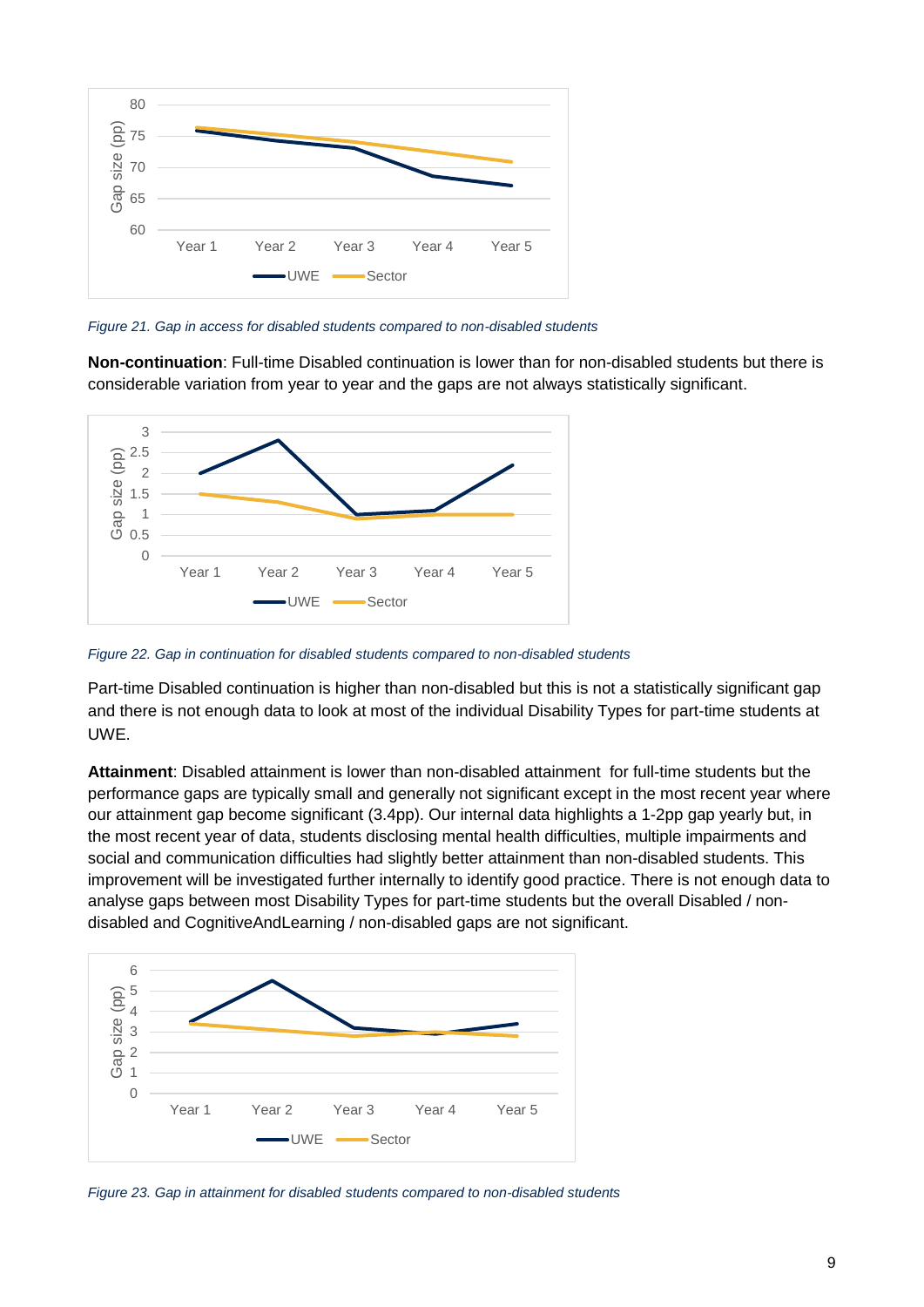**Progression to employment and further study**: Disabled students' progression is worse than nondisabled student progression at UWE, however the gaps are not significant (full-time or part-time), compared to the sector gaps which are significant every year. Looking at Disability Type, there is not enough data for most of the part-time groups, but there is a significant gap for Social and Communication / Non-disabled full-time students.

![](_page_9_Figure_1.jpeg)

*Figure 24. Gap in progression for disabled students compared to non-disabled students*

#### **1.5 Care leavers**

In 2017, UWE Bristol established UWE Cares – a support service for care leavers, estranged students, carers, refugees and asylum seekers. We currently collect and report on aggregated datasets for all these groups together. We plan to change the way that these groups are recorded to enable us to monitor these groups separately. The process will be started by the end of August 2019 to enable us to produce analysis on the incoming 2019/20 cohort. This will ensure that we are not masking performance issues in any specific groups.

**Access**: at UWE, the total proportion of UWE Cares students has increased from 0.01% in 14/15 to 0.74% in 18/19 (the highest number of new enrolments was 80 in 17/18).

**Non-continuation**: the UWE Cares non-continuation rate now appears to be lower than the UG total rate, but this is not statistically significant due to the comparatively small numbers of UWE Cares students. During 2016/17 we strengthened our support package for care leavers and are pleased to see the resulting reduction in non-continuation rate.

|                  | 15/16             | 16/17     | 17/18     |
|------------------|-------------------|-----------|-----------|
| <b>UWE Cares</b> | 10.0%             | 5.0%      | 6.3%      |
| <b>UWE Total</b> | 7.8%              | 8.2%      | 8.8%      |
| <b>GAP</b>       | 2.2 <sub>pp</sub> | $-3.2$ pp | $-2.5$ pp |

Attainment: For UWE Cares students graduating in 17/18, 13 out of 14 achieved a 1<sup>st</sup>, 2:1 or Merit, resulting in a Good Honours rate of 92.9%. This is much higher than the UWE rate of 76.7%. Furthermore, the UWE Cares team are monitoring module attainment. The UWE Cares '1<sup>st</sup> sit' module pass rates are increasing y/y which we expect to result in improvements in completion in standard time rates for these students.

#### *Table 3. UWE Cares first sit module pass rates*

| 15/16<br>ט ו וט ו | 16/17 | 17/18 |
|-------------------|-------|-------|
|                   |       |       |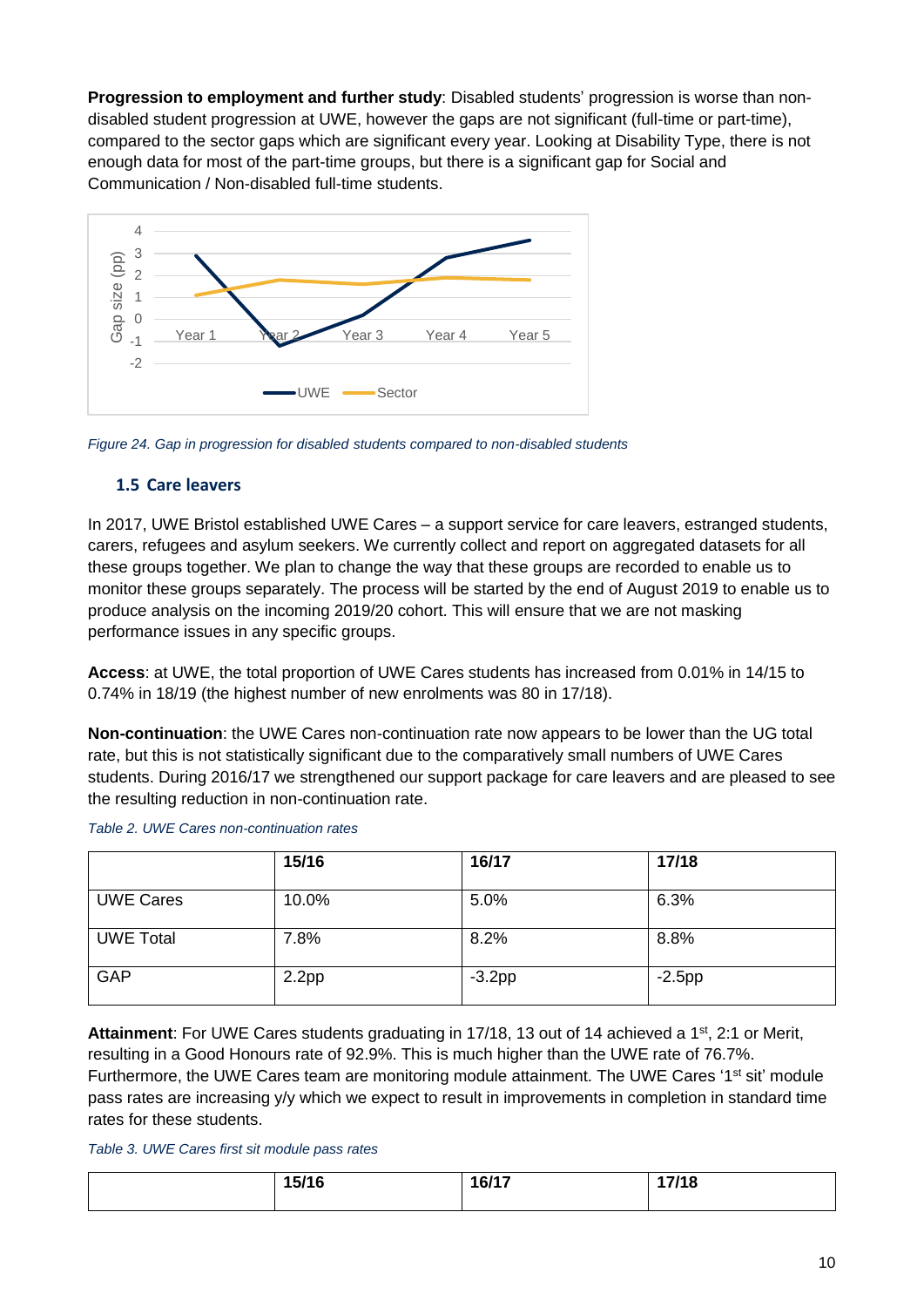| <b>UWE Cares</b> | 73.1%   | 74.2%   | 74.9%   |
|------------------|---------|---------|---------|
| <b>UWE Total</b> | 87.6%   | 86.8%   | 85.5%   |
| GAP              | $-14.4$ | $-12.6$ | $-10.6$ |

**Progression to employment or current study**: we are currently unable to provide representative quantitative evidence of the gap between UWE Cares and UWE total (or sector) progression. In future years GOS results will be used to monitor progression of Care Leavers. There is also currently a lack of comparable benchmarking progression data.

#### **1.6 Intersections of disadvantage**

**POLAR Sex, IMD Sex:** Male students from low socio-economic groups (POLAR4Q1\_2) were less likely to enrol than female students from similar areas (by 3.4pp) but have similar rates of continuation as female students. Male student attainment was lower than female student attainment regardless of POLAR or IMD marker but in the most recent year of data male students were more likely to progress to positive graduate outcomes than female students regardless of socio-economic status.

**POLAR\_Ethnicity, IMD\_Ethnicity:** There are no significant patterns of variation considering socioeconomic factors and ethnicity in the most recent year of continuation metrics. Students from POLAR4 or IMD quintiles 1or 2 generally had lower rates of continuation and within these groups, white student continuation was lower (by 1.4pp for IMD and 1.9pp for POLAR4) but these differences were not significant. Looking at attainment data, for both POLAR4 and IMD the gap between white and ABMO student attainment was greater in lower quintiles (for IMDQ1 2 the gap between White and ABMO was 18.5pp, compared to 14.6pp for IMDQ345, and for POLAR4Q1\_2 the gap between White and AMBO was 14.4pp compared to 12.7pp for POLAR4Q345). There were no significant intersections for UWE between either POLAR or IMD and ethnicity in relation to graduate outcomes

**UWE Cares and demographic data:** UWE Cares data shows that the proportion of students with specific Learning Difficulties (spLD) is almost twice as high as the equivalent UWE total cohort in 17/18, although this gap is very variable year on year due to the small UWE Cares cohort.

|                       | 15/16 | 16/17  | 17/18             |
|-----------------------|-------|--------|-------------------|
| <b>UWE Cares spLD</b> | 11.8% | 22.1%  | 11.2%             |
| <b>UWE Total spLD</b> | 6.3%  | 6.4%   | 6.4%              |
| GAP                   | 5.5pp | 15.7pp | 4.8 <sub>pp</sub> |

*Table 4. UWE Cares reported specific learning difficulties rates*

The proportion of White UWE Cares enrolments is also slightly higher than the proportion of White students in the UWE total population. The UWE Cares data also shows that UWE Cares students are more likely to be Mature, Disabled or from LPN areas, or any combination of the above (multiple target groups). When we break down the Disability data we can see that the proportion of UWE Cares students reporting Mental Health difficulties is also much higher than that of the UWE total cohort however, as the numbers of UWE Cares students is still very low this data needs to be used with caution.

#### **1.7 Other groups who experience barriers in higher education**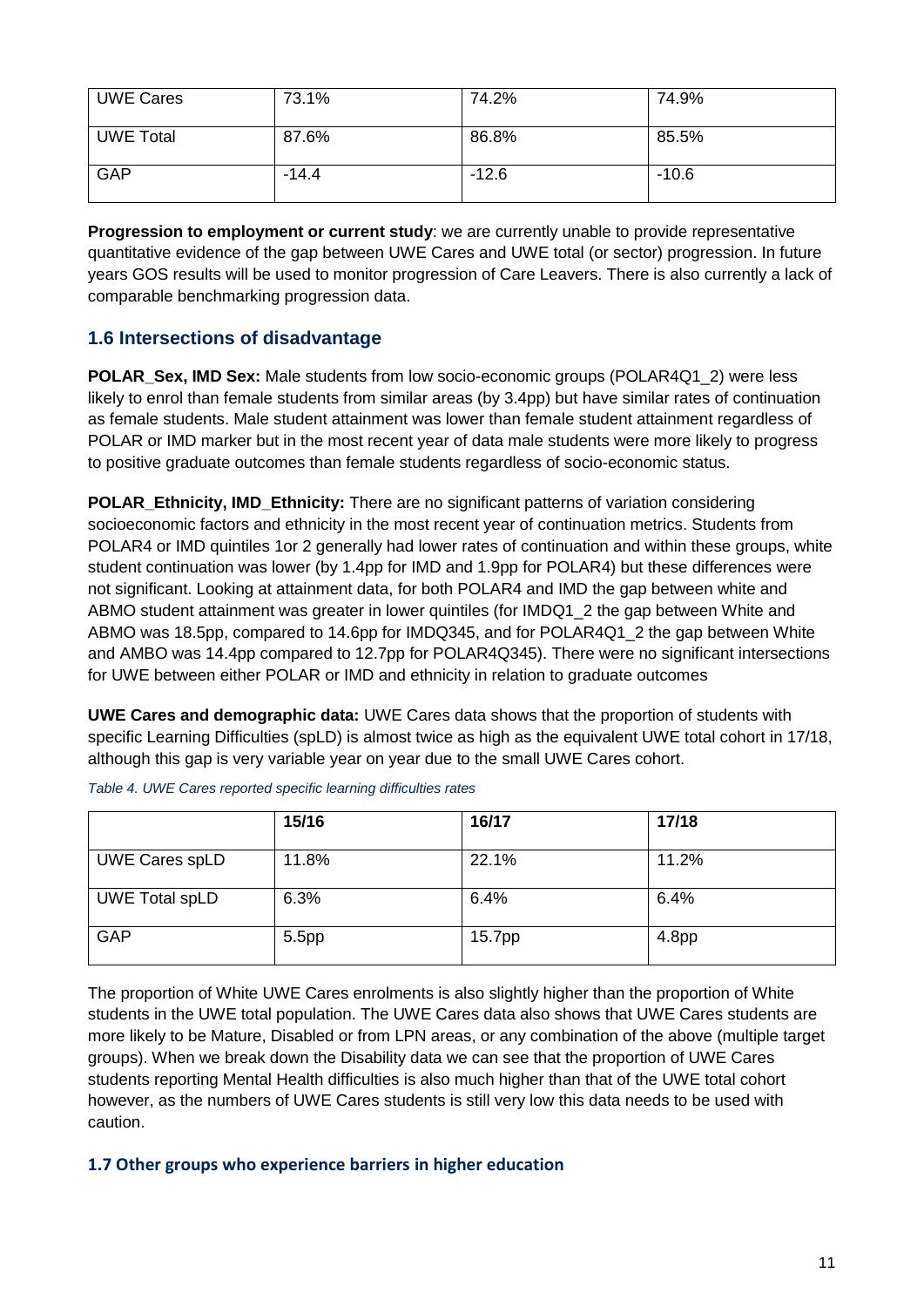UWE has been collecting data on the sexual orientation and gender identity of students as a mandatory part of the registration process since 2017/18. As this is so recent there is limited performance data available and no intersectional data (e.g. the proportion of LGBT students reporting Mental Health conditions). This has been identified for future monitoring. From our current data, we can see that the proportion of self-reporting transgender students is increasing (up to 0.4% in 18/19). The same is true of LGB students, with 7.6% of new undergraduate enrolments in 2018/19 reporting as 'LGB'.

### **2. Strategic aims and objectives**

#### **2.1 Target groups**

As a result of the assessment of performance, we have highlighted the following full-time target groups in the following lifecycle stages:

| Access (targets 1-2) | <b>Continuation</b> | <b>Attainment (targets 3-9)</b> | <b>Progression</b><br>(target 10) |
|----------------------|---------------------|---------------------------------|-----------------------------------|
| POLAR4Q1             |                     | IMDQ1                           | Young                             |
| IMDQ1                |                     | <b>Black</b>                    |                                   |
|                      |                     | Asian                           |                                   |
|                      |                     | <b>Mixed</b>                    |                                   |
|                      |                     | Other                           |                                   |
|                      |                     | <b>Disabled</b>                 |                                   |
|                      |                     | <b>Mature</b>                   |                                   |

We have also highlighted the following target groups to monitor internally and investigate further:

| <b>Access</b>       | <b>Continuation</b>  | <b>Attainment</b>    | <b>Progression</b> |
|---------------------|----------------------|----------------------|--------------------|
| UWE Cares (FT & PT) | POLAR4Q1 (full-time) | IMDQ1 (part-time)    |                    |
| IMDQ1 (part-time)   | Disabled (full-time) | POLAR4Q1 (part-time) | (part-time)        |
|                     | Mature (part-time)   | Black (part-time)    | Mature (part-time) |
|                     | Black (part-time)    | Asian (part-time)    |                    |
|                     | Asian (part-time)    | Mixed (part-time)    |                    |
|                     | Mixed (part-time)    | Other (part-time)    |                    |
|                     | Other (part-time)    | Young (part-time)    |                    |
|                     |                      | Disability (by type) |                    |

#### **2.2 Aims and objectives**

The targets detailed in our 'targets and investment plan' are directly based on the target groups highlighted by our Assessment of Performance and are focused on reducing gaps in our full-time cohort. Where there are large gaps in our part-time cohort noted above, these have been flagged for internal target-setting and monitoring. This is due to issues with separating out the recording of CPD students as compared to part-time students working towards a degree. The yearly milestones below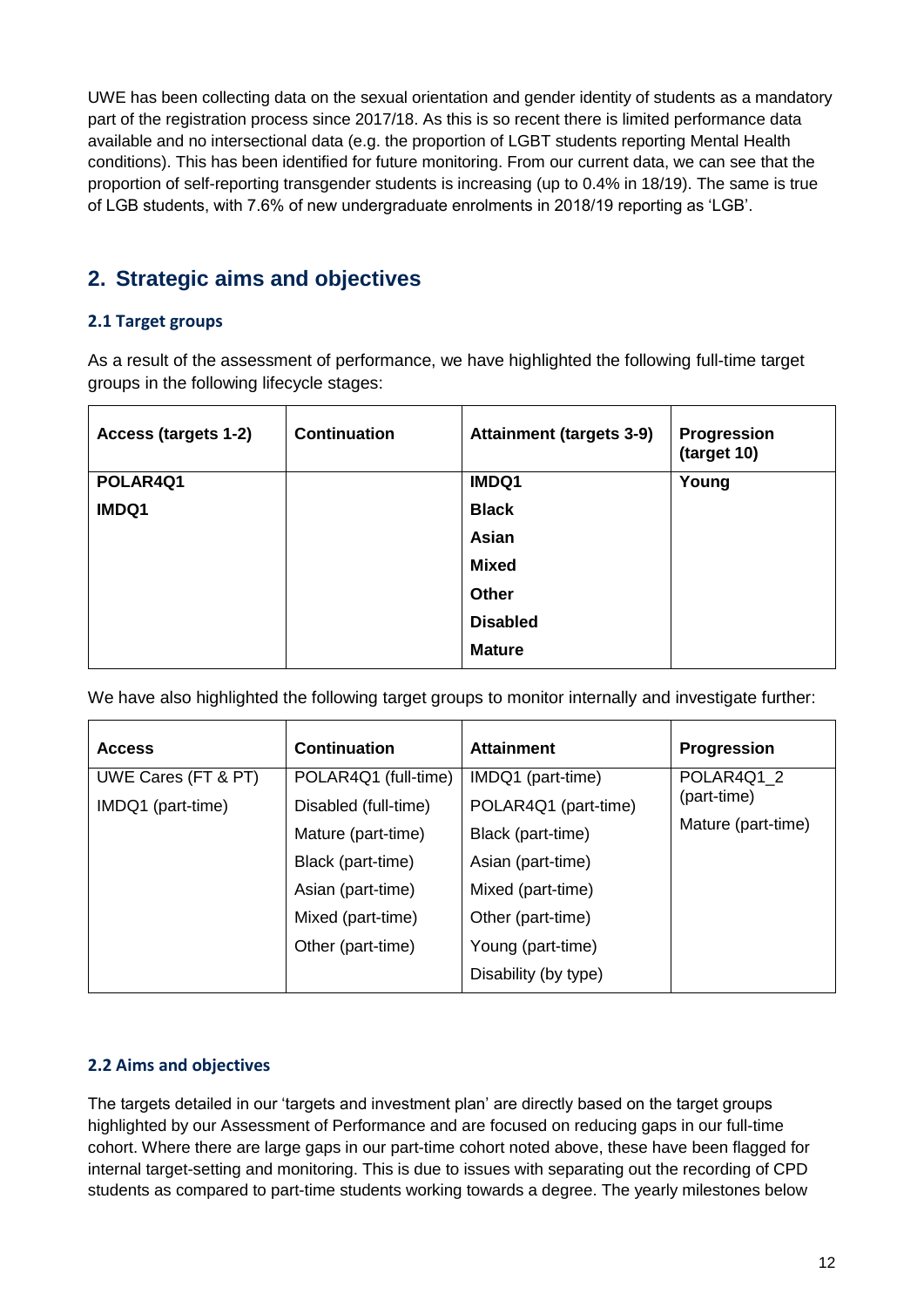have been set to help us achieve the ambitious targets in our 2030 strategy to eradicate gaps in satisfaction, attainment and outcomes for all our students.

#### **Access**

#### **TARGET 1: To reduce the gap in access between students entering higher education from disadvantaged socio-economic backgrounds and the most affluent (between POLAR4Q1 and POLAR4Q5).**

#### **Objective: Increase enrolments of POLAR4Q1**

| <b>Target 1</b><br>milestones                               | 2020-21 | 2021-22 | 2022-23 | 2023-24 | 2024-25 |
|-------------------------------------------------------------|---------|---------|---------|---------|---------|
| Percentage point<br>gap between<br>POLAR4Q1 and<br>POLAR4Q5 | 12.4    | 11.5    | 10.5    | 9.5     | 8.5     |

These milestones have been set for full-time students taking into consideration the overall sector target of 8.9 by 2024/25. They are also a stretch target for us as most of our POLAR recruitment increase in recent years has been in POLAR quintile 2 (as can be seen in our internal data).

#### **TARGET 2: To reduce the gap in access between students entering higher education from disadvantaged socio-economic backgrounds and the most affluent (between IMDQ1 and IMDQ5).**

#### **Objective: Increase enrolments of IMDQ1**

| Target 2<br>milestones                              | 2020-21 | 2021-22 | 2022-23 | 2023-24 | 2024-25 |
|-----------------------------------------------------|---------|---------|---------|---------|---------|
| Percentage point<br>gap between<br>IMDQ1 and IMDQ5. | 11.4    | 10      | 8.4     | 6.7     | 5       |

We have set a target for full-time IMDQ1 that reduces our gap by 25% in 5 years to support our overall ambition to meet the sector's overall target to eliminate socio-economic gaps by 2038-39. We have set a target focused on IMD because we believe this will help us to make faster progress in widening access. We will particularly focus on male students in delivering this target. Internal targets will also be set to reduce the significant gaps in the part-time cohort.

#### **Success**

The UWE 2030 strategy aims to eliminate gaps in attainment by 2030 and we have set stretch targets that take us close to half way by 2024-25.There is significant strategic focus on these targets at UWE and the next five years will focus on developing, testing and evaluating the impact of approaches to address these. We expect the learning from this approach will help us to improve our rate of change in the subsequent five years.

#### **TARGET 3: To reduce the attainment gap for students from underrepresented groups (between IMDQ1 and IMDQ5).**

**Objective: Increase IMDQ1 Good Honours rate.**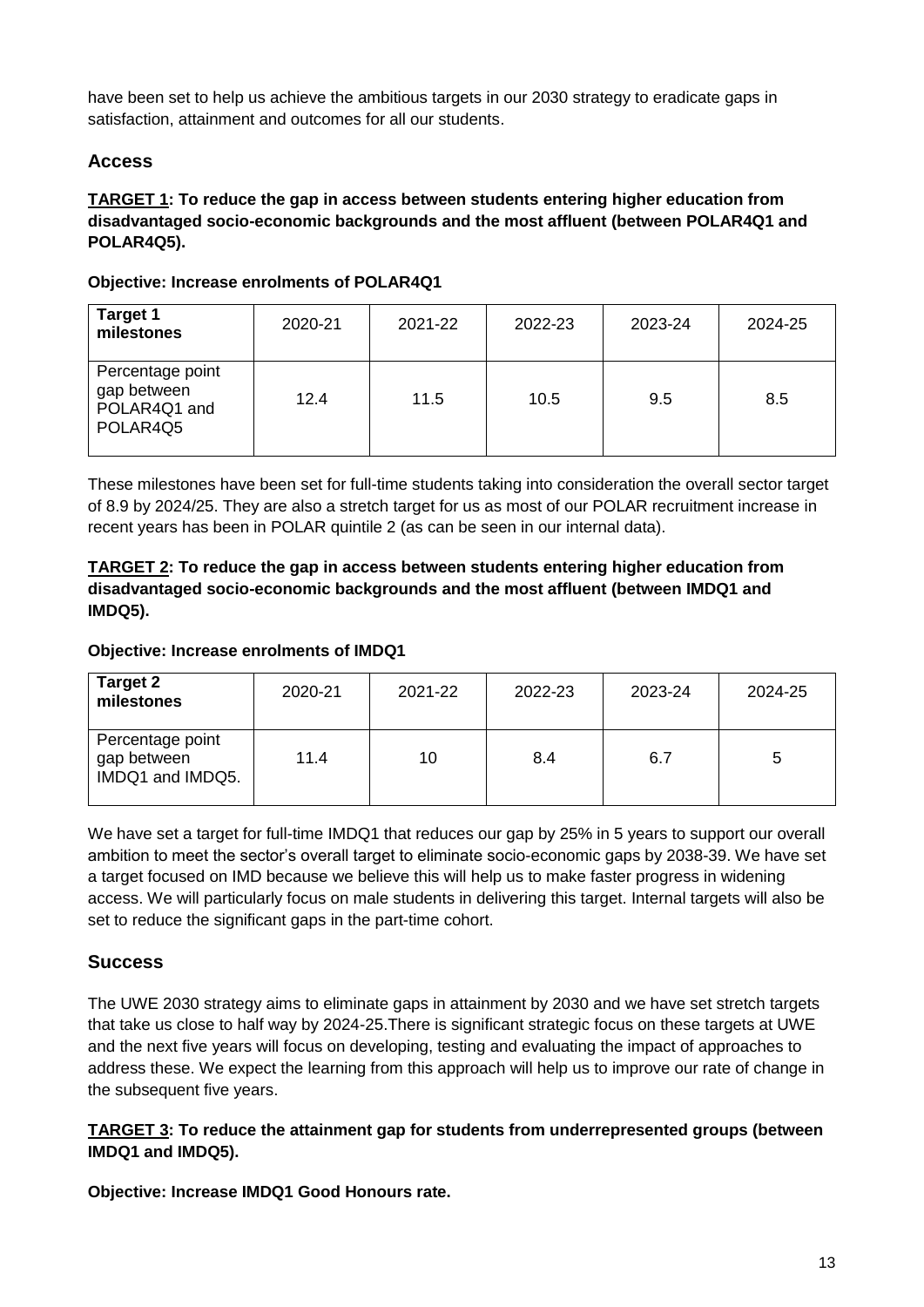| Target 3<br>milestones                                                        | 2020-21 | 2021-22 | 2022-23 | 2023-24 | 2024-25 |
|-------------------------------------------------------------------------------|---------|---------|---------|---------|---------|
| Percentage point<br>attainment gap<br>between IMDQ1<br>and IMDQ5<br>students. | 15.5    | 14      | 12.4    | 10.6    | 9       |

As above, these milestones have been set to take us half way to 0 by 2024/25 in line with UWE strategy. Internal milestones will also be set for the part-time cohort in order to ensure that these students are not left behind.

#### **TARGET 4: To reduce the attainment gap between Black and White students.**

#### **Objective: Increase Black Good Honours rate.**

| <b>Target 4 milestones</b>                                           | 2020-21 |      |    | 2021-22 2022-23 2023-24 | 2024-25 |
|----------------------------------------------------------------------|---------|------|----|-------------------------|---------|
| Percentage point attainment gap between<br>Black and White students. | 28      | 25.5 | 23 | 19.5                    | 15.5    |

As above, these milestones have been set to take us half way to 0 by 2024/25 in line with UWE strategy. These milestones are aimed at the full-time cohort, however the part-time cohort will also be monitored internally.

#### **TARGET 5: To reduce the attainment gap between Asian and White students.**

#### **Objective: Increase Asian Good Honours rate.**

| <b>Target 5 milestones</b>                                           | 2020-21 |      |      | 2021-22 2022-23 2023-24 | 2024-25 |
|----------------------------------------------------------------------|---------|------|------|-------------------------|---------|
| Percentage point attainment gap between<br>Asian and White students. | 13.5    | 12.3 | 10.7 |                         | 7.5     |

As above, these milestones have been set to take us half way to 0 by 2024/25 in line with UWE strategy. These milestones are aimed at the full-time cohort, however the part-time cohort will also be monitored internally.

#### **TARGET 6: To reduce the attainment gap between Mixed and White students.**

#### **Objective: Increase Mixed Good Honours rate.**

| <b>Target 6 milestones</b>                                           | 2020-21 |  | 2021-22 2022-23 2023-24 | 2024-25 |
|----------------------------------------------------------------------|---------|--|-------------------------|---------|
| Percentage point attainment gap between<br>Mixed and White students. |         |  |                         | 2.5     |

As above, these milestones have been set to take us half way to 0 by 2024/25 in line with UWE strategy. These milestones are aimed at the full-time cohort, however the part-time cohort will also be monitored internally.

#### **TARGET 7: To reduce the attainment gap between Other and White students.**

#### **Objective: Increase Other Good Honours rate.**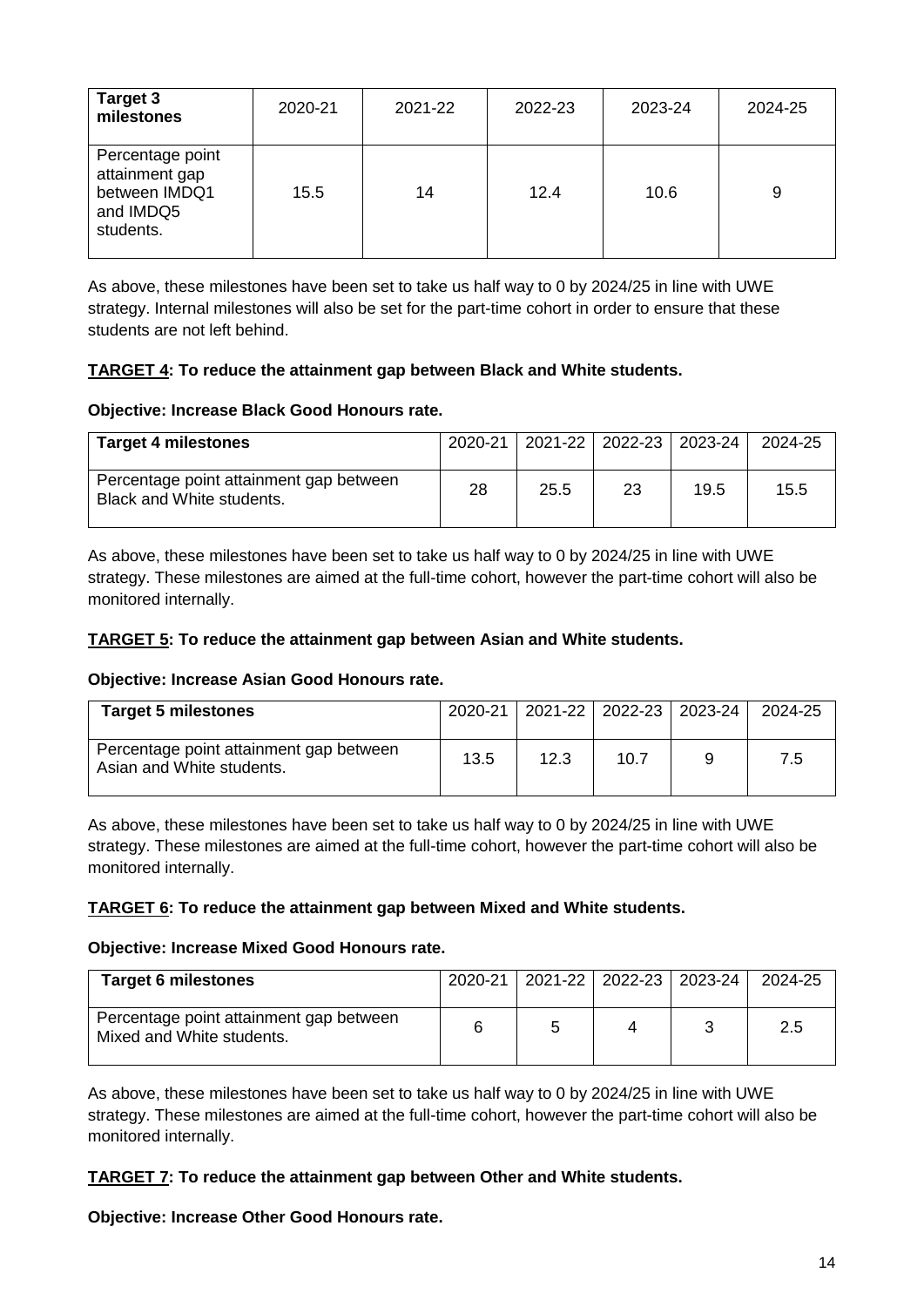| <b>Target 7 milestones</b>                                           |     |     | 2020-21   2021-22   2022-23   2023-24   2024-25 |     |
|----------------------------------------------------------------------|-----|-----|-------------------------------------------------|-----|
| Percentage point attainment gap between<br>Other and White students. | 4.6 | 4.1 | 3.5                                             | 2.8 |

As above, these milestones have been set to take us half way to 0 by 2024/25 in line with UWE strategy. Whilst this gap has not been statistically significant except for in 2015/16, this target has been included to ensure that no ethnic groups are being overlooked as the gap still varies each year. These milestones are aimed at the full-time cohort, however the part-time cohort will also be monitored internally.

#### **TARGET 8: To reduce the attainment rate gap between Disabled and non-disabled students.**

**Objective**: Increase Disabled Good Honours rate.

| <b>Target 8 milestones</b>                                           | 2020-21 |  | 2021-22   2022-23   2023-24 | 2024-25 |
|----------------------------------------------------------------------|---------|--|-----------------------------|---------|
| Percentage point attainment gap between<br>Disabled and Non-disabled |         |  | 0.5                         |         |

We aim to eradicate gaps in attainment for disabled students by 2024-25 and have set an ambitious target that recognises a steady state of improvement over the next 5 years to achieve this. We will also internally investigate the variation in gaps between different Disability Types and modes of attendance.

#### **TARGET 9: To reduce the attainment rate gap between Mature and Young students.**

**Objective**: Increase Mature Good Honours rate.

| <b>Target 9 milestones</b>                                           | 2020-21 |     |     | 2021-22 2022-23 2023-24 | 2024-25 |
|----------------------------------------------------------------------|---------|-----|-----|-------------------------|---------|
| Percentage point attainment gap between<br>Mature and Young students | 9.4     | 8.5 | 7.5 | 6.5                     | 5.5     |

The UWE 2030 strategy aims to eliminate gaps in attainment by 2030, therefore the milestone for 2024- 25 has been set at 5.5 for full-time students, which would be over half way to achieving 0 gap by 2030. The part-time gap has been flagged for internal monitoring as the attainment of Young students is significantly worse than that of Mature.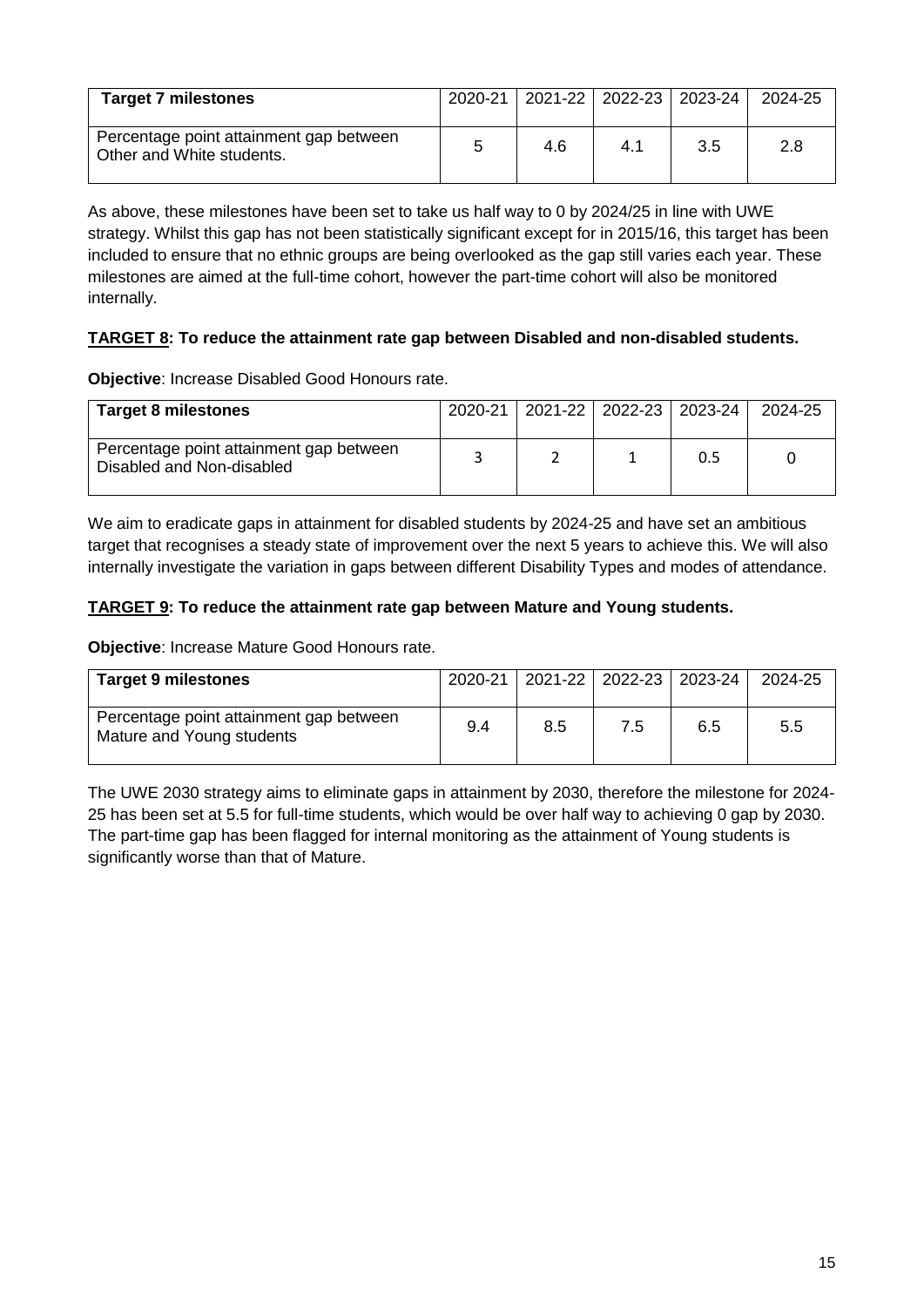#### **Progression**

#### **TARGET 10: To reduce the gap in positive graduate outcomes between Mature and Young students.**

**Objective**: Increase Young positive DLHE outcomes (KPI rate).

| <b>Target 10 milestones</b>                                             | 2020-21 |        |        | 2021-22   2022-23   2023-24 | 2024-25 |
|-------------------------------------------------------------------------|---------|--------|--------|-----------------------------|---------|
| Percentage point gap between Mature and<br>Young positive DLHE outcomes | $-10.8$ | $-9.8$ | $-8.8$ | -7 8                        | -6.7    |

The UWE 2030 strategy aims to eliminate gaps in attainment by 2030 therefore, the milestone for 2024- 25 has been set at -6.7 for full-time students, which would be half way to achieving 0 gap by 2030. Parttime Mature progression has also been flagged for internal monitoring.

#### **3. Strategic measures**

#### **3.1 Whole provider strategic approach**

At UWE Bristol we continue to place inclusivity at the centre of our mission and we are making a stepchange in approach this year, placing significant strategic focus on our key areas of focus. Our Strategy 2030 states clearly that we will eradicate gaps in attainment and we recognise that gaps linked to ethnicity is a key priority. We are also strongly committed to widening access to higher education, particularly in South Bristol.

Our strategy for supporting under-represented students is based on two key principles: first that we must take a whole institution approach, working collaboratively across boundaries to ensure coherent and joined up processes, and secondly, that our work must be underpinned by robust evidence ensuring that we can demonstrate value for money and impact of our investments.

Our whole institution approach is evident in the university wide engagement in developing, monitoring and reviewing related activities. The Access and Participation Plan is reviewed by the Board of Governors, and overseen formally by the Learning and Teaching Student Experience Committee through the Access and Participation sub-committee of which The Students' Union President is a member. There is a high level and visible university commitment to access and participation – data is easily available on the progress of departments against the university's targets and is scrutinised and discussed at a wide range of forums (for example our annual review of NSS and DLHE performance with programme teams also considers differential attainment, and recruitment and continuation patterns).

#### **Alignment with other strategies**

The UWE 2030 strategy places inclusivity at the heart of our mission and sets ambitious targets. The Access and Participation Plan is a key mechanism for us achieving these targets and our commitment is also reflected in other critical university strategies and plans. In 2018/19 we brought together our team working on access and participation with colleagues working on other equality and diversity commitments to create a shared approach. A new Equality, Diversity and Inclusivity committee will oversee university wide approaches, with faculty sub-groups chaired by Deans overseeing local implementation and ensuring shared ownership. A considerable amount of focus within our Access and Participation Plan is on developing our inclusive curricula, pedagogies and assessment approaches, and this is one of the central elements of our teaching and learning strategy. The sector leading work on mental health that UWE is engaging in is reflected in both our access and participation plan and our mental wealth strategy.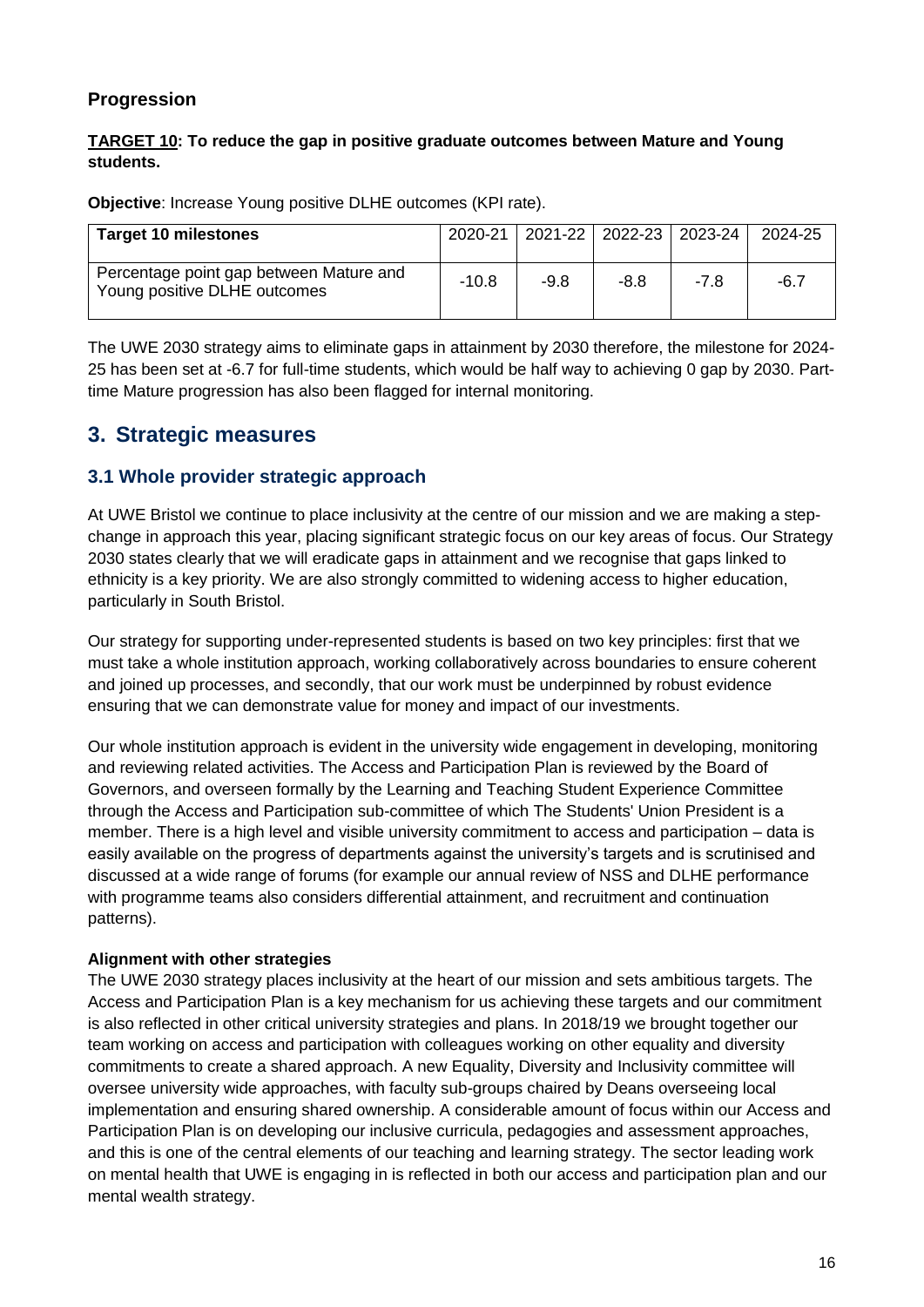#### **Collaboration**

UWE Bristol are the lead institution for the Bristol city region NCOP Programme, Future Quest, and involves the University of Bristol, City of Bristol College and SGS College. The partnership also involves a range of local third sector organisations (such as Ablaze and South Bristol Youth) working to widen access and address educational disadvantage, and local authorities. We co-fund the development and promotion of Career Pilot and Life Pilot (in collaboration with 19 other HEIs including the University of Bath) which is a leading and free to use digital IAG tool for schools used by 390,000 users annually, and work operationally with HEIs in the South West region to deliver joint approaches to supporting care leavers. We are a founding member of the Western Widening Participation Research Cluster along with the University of Bristol which now brings together more than 70 researchers and practitioners from 5 local HEIs.

#### **3.2 Strategic Measures**

Following our analysis of the OfS Access and Participation Plan dataset we have identified eight programmes of activity for students and staff containing multiple *strategic measures* that are in place to deliver our aims, objectives and targets. These programmes have been designed based on a deep analysis of existing practice at UWE (particularly focused on evidence of impact), sector good-practice and theoretical and research literature. We have developed a theory of change model for each programme that sets out clearly the outcomes we expect to achieve and which will allow us to measure progress against yearly milestones.

**1. Widening Access**: A *progressive programme of outreach* is an important part of our work to increase applications and enrolments to higher education for all of our target groups. This programme will be focused at schools with high proportions of POLARQ1 and IMDQ1 students to ensure it helps us to meet our widening access targets. UWE Bristol is the regional hub for the Children's University, supporting primary schools to encourage their pupils to engage with extra-curricular activities that are proven to increase academic performance and engagement. At Pre and Post-16, we deliver innovative research-based activities that link to the national curriculum through our BoxED scheme. We promote both traditional and non-traditional degree pathways, including higher apprenticeships through a range of taster and offer holder days. We will particularly *support applications* for students from POLARQ1 and IMDQ1 backgrounds through our Heading Higher Plus (HHP+) scheme which works regionally with partner schools and colleges to inspire and improve the progression of these students by providing a structured enrichment programme and a range of opportunities to find out more about university. We know that HHP+ supports students from low participation neighbourhoods to make successful applications to university and to transition with confidence, meaning that continuation remains high and students succeed at university.

We work extensively with schools within our local region to *support the influencers* of higher education: We provide independent Careers Education, Information, Advice and Guidance (CEIAG) through face to face and online support. We will develop a programme of teacher CPD which will focus on ensuring teachers understand the range of higher education options (including work-based learning, technical routes and part time study) and that we work together to support students to maintain high ambition for their futures. We will continue to work with regional universities to support the Virtual Schools and ensure foster carers and other supporters of children in care understand the opportunities for care leavers in higher education.

**2. Supporting School Attainment**: Through our *school sponsorship and governor development programme*, we work in partnerships with schools to raise attainment. The University closely monitors all attainment measures for schools we sponsor, and ensure quality scrutiny takes place. We particularly focus on monitoring attainment for students who are Pupil Premium (using this data as a proxy for POLAR and IMD). We will explore whether we can monitor attainment data by POLAR and IMD directly with some of our schools. We support staff who govern in sponsored schools to challenge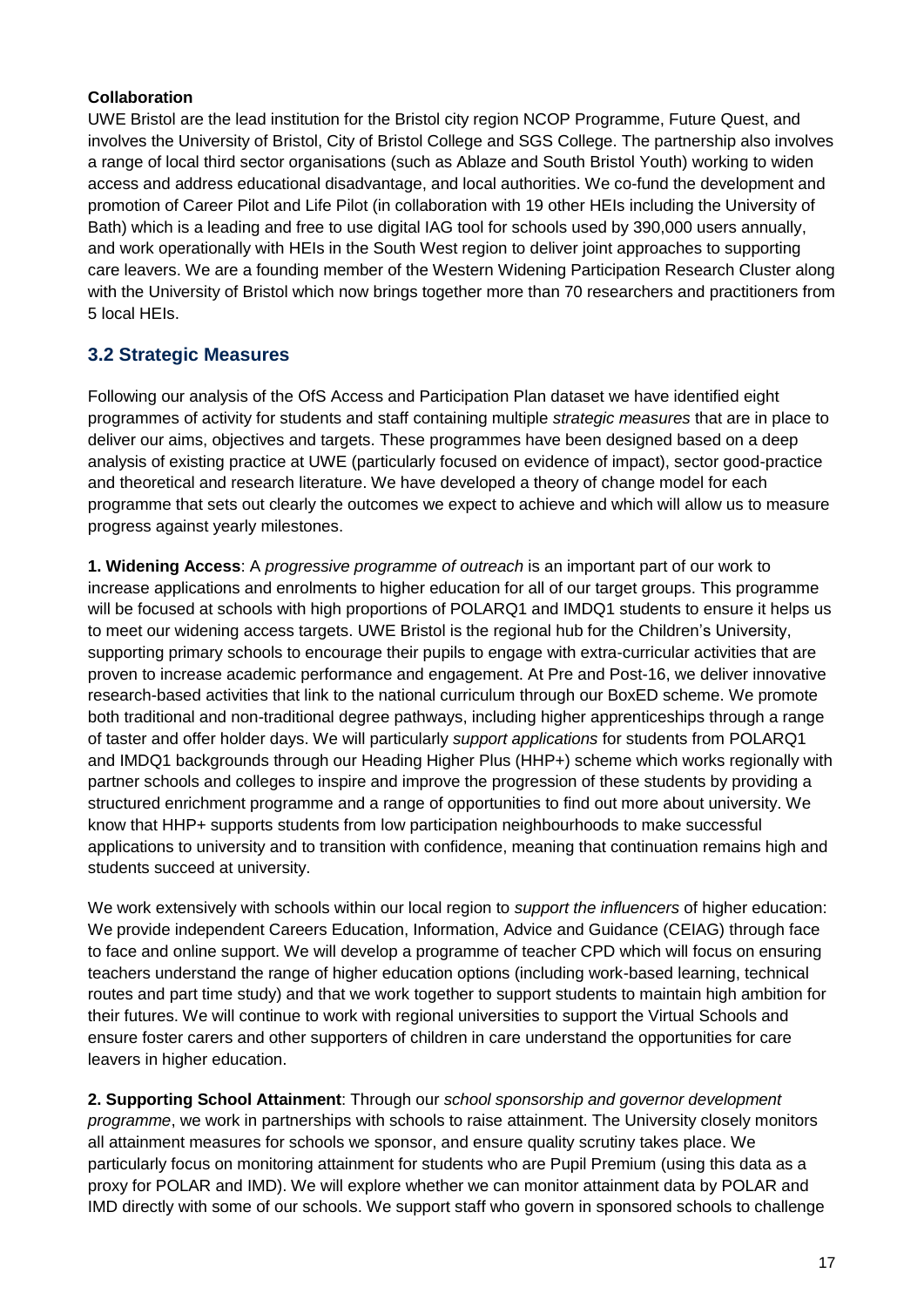effectively about closing attainment gaps by ensuring they have access to appropriate training, signposting them to relevant resources and providing access to professional networks. We continue to *support and develop trainee teachers* to help them think critically about their responsibility to help disadvantaged students and we work collaboratively on educational interventions such as our highlystructured Better Reading Partners scheme to help directly raise attainment.

**3. Diversifying provision:** We are diversifying our provision, both in the programmes we deliver and geographically, to appeal to and reach a wider and more diverse cohort of learners across our city and region. We are further supporting this by working in partnership across the region to build clearer pathways to our diverse provision. We believe this will be critical in achieving our POLAR and IMD widening access targets.

We have recently announced a partnership agreement with City of Bristol College that will see a new site of higher education provision within South Bristol, an area with some of the lowest rates of HE participation in the country. Our aim is to transform the visibility and accessibility of the educational offer in the heart of our most deprived communities, creating familiarity with, and clearer pathways into, higher education that will lead to significant increases in participation in super-low participation neighbourhoods and narrow the enormous gaps in access to HE that divide our city. As well as developing industry focused opportunities and partnerships with local employers, particularly in the arts, the centre will provide support locally for those considering progression to further and higher education. A key part of this development over the next few years will be how we work with local communities to ensure this provision is accessible and becomes a well-used resource.

Central to our plans to diversify provision is the significant expansion of our degree apprenticeship programme, both delivered by UWE and with our partner colleges across the region. This includes working with our educational partners and employers on the pathways into higher level and degree apprenticeships and working with them to widen access through these routes, which offer a distinctive and attractive alternative to full-time academic study for students from low participation groups. We are currently developing an institute of Technology, in partnership with Weston College (Lead Institution) Bath College, Gloucestershire College and Yeovil College, as well as a network of key local employers, including in aerospace, engineering, tech and health. The IoT will specialise in delivering higher level technical training in STEM subjects, boosting skills and providing a clear route for students taking T levels or A Levels to move onto higher level technical education. It will also cater for people already in work, with higher level technical training at Level 4 and above in STEM subjects. A key aim is to widen participation and create a more joined up approach to skills, with clearer pathways to higher learning. Subject to final DfE approval the IoT will begin taking students in September 2019. In developing our diverse provision and new pathways into HE we will particularly focus on ensuring that these programmes provide opportunities for under-represented students. With our strong graduate outcomes for under-represented students we can partner with employers seeking to diversify their workforce and provide support for non-traditional students to access a wider range of employers through the degree apprenticeship pathways. We will develop appropriate monitoring and evaluation across all of the above developments to ensure that we understand their impact on narrowing our access and participation gaps and continuously improve our provision.

**4. Financial Support**: Our financial support package has been designed to *remove financial barriers* to both access to, and participation within, higher education. The plan is written with the current fee structures in mind, and financial support packages will be communicated to applicants. Any changes to the funding of Higher Education (i.e. such as those resulting from the Augar review if implemented) which constitute a significant change in conditions in the sector, would result in a remodelling of financial support offered by the university.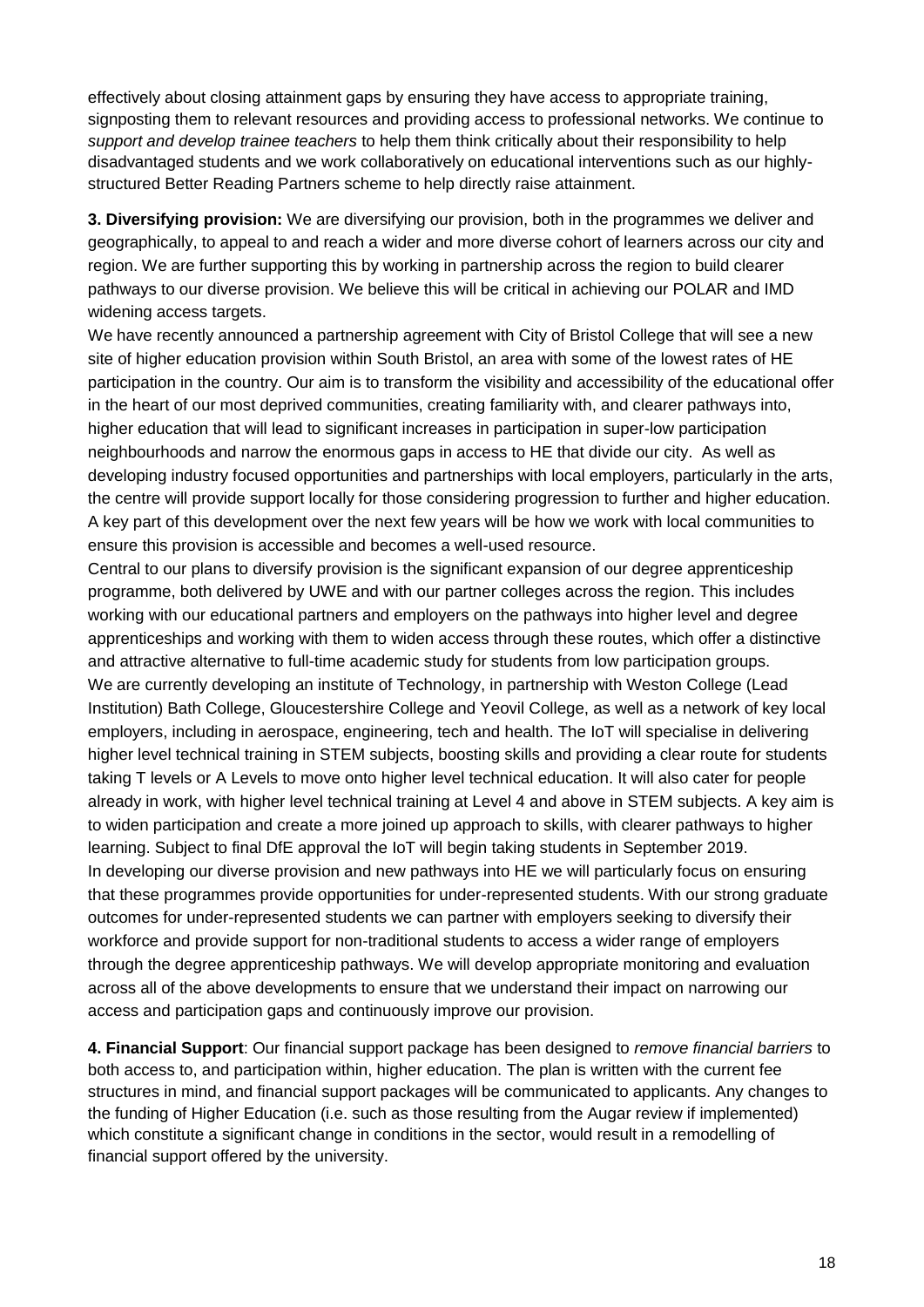#### **2020/21 financial support plan**

We will provide £500 bursaries for each year of study for students with residual family income below £25,000. This scheme is based on two rounds of extensive evaluation of our bursary scheme and supports students to remain on programme and engage with their learning. We will advertise our bursary scheme to applicants as part of our funding information each year. We regularly evaluate our bursary scheme using the OfS toolkit and will make changes to the scheme for subsequent years' if required.

We will also provide £1500 bursaries for each year of study for students from UWE Cares or students with low income who have child care commitments. Our most recent evaluation of our enhanced bursary programme highlighted that a higher level of funding in year 1 caused students unnecessary stress and concern and as a result we have spread the funding equally across all years of funding within this new model

In addition, we will develop a University of Sanctuary programme providing two asylum seeker or refugee students access to a fee waiver for undergraduate study and a £1500 bursary for each year of study. They will become part of the UWE Cares scheme and will have access to the pastoral support we provide within the scheme.

To support students from low income backgrounds to access development opportunities we will provide 500 £1000 activity bursaries for 1 year of study to support students from low income backgrounds (below £25,000) to engage in placements, international experiences or other co-curricular activities that will support their attainment and progression. These activity bursaries will be allocated to students even if they have also received the low income bursary as our research shows that financial hardship is a significant barrier for access to these activities for under-represented students. We will use these bursaries as a tool to promote these schemes to our under-represented students and will evaluate its effectiveness and keep the number of bursaries provided under review.

We will provide a hardship fund to support students who find themselves in financial difficulties and will also provide a short term loan scheme to enable students to meet additional costs by spreading them across a longer period.

Further to offering funding, we believe in educating our students on financial management in order to grow their *financial literacy*. We do this through offering financial advice and training programmes such as, Blackbullion. In addition, we know that students on certain programmes require access to *specialist software and equipment* and we will ensure financial hardship does not affect students' ability to access these resources. We know the students in financial hardship sometimes can benefit best from access to resources rather than financial support. We have developed a programme of support where students can access bus passes or food vouchers if they are experiencing hardship. In partnership with students, we have committed to working towards eradicating period poverty and will be creating care packages including sanitary products for students in significant financial hardship. We will advertise these to students and train staff working with students to offer them proactively where they feel it is appropriate. We will work with the Student Union on this initiative, and because we are supportive of their focus on sustainability we will look to provide a range of options for students.

**5. Inclusive Curriculum, Teaching, Learning, Assessment and Support**: Over the next 5 years we will be focusing on ensuring that our full portfolio of programmes – including curricula, pedagogies and assessments - is inclusive. It is evident that high quality inclusive learning and teaching is critical to addressing the attainment gaps at UWE. For BAME students, evidence from the sector supports what our students tell us: curriculum that presents diverse histories and experiences, that allow students to relate to the course content, is an important part of increasing student engagement in learning. UWE's *Enhancement Framework for Academic Programmes and Practice* curricular and pedagogic design and review process to deliver this change. The Enhancement Framework is specifically designed to embed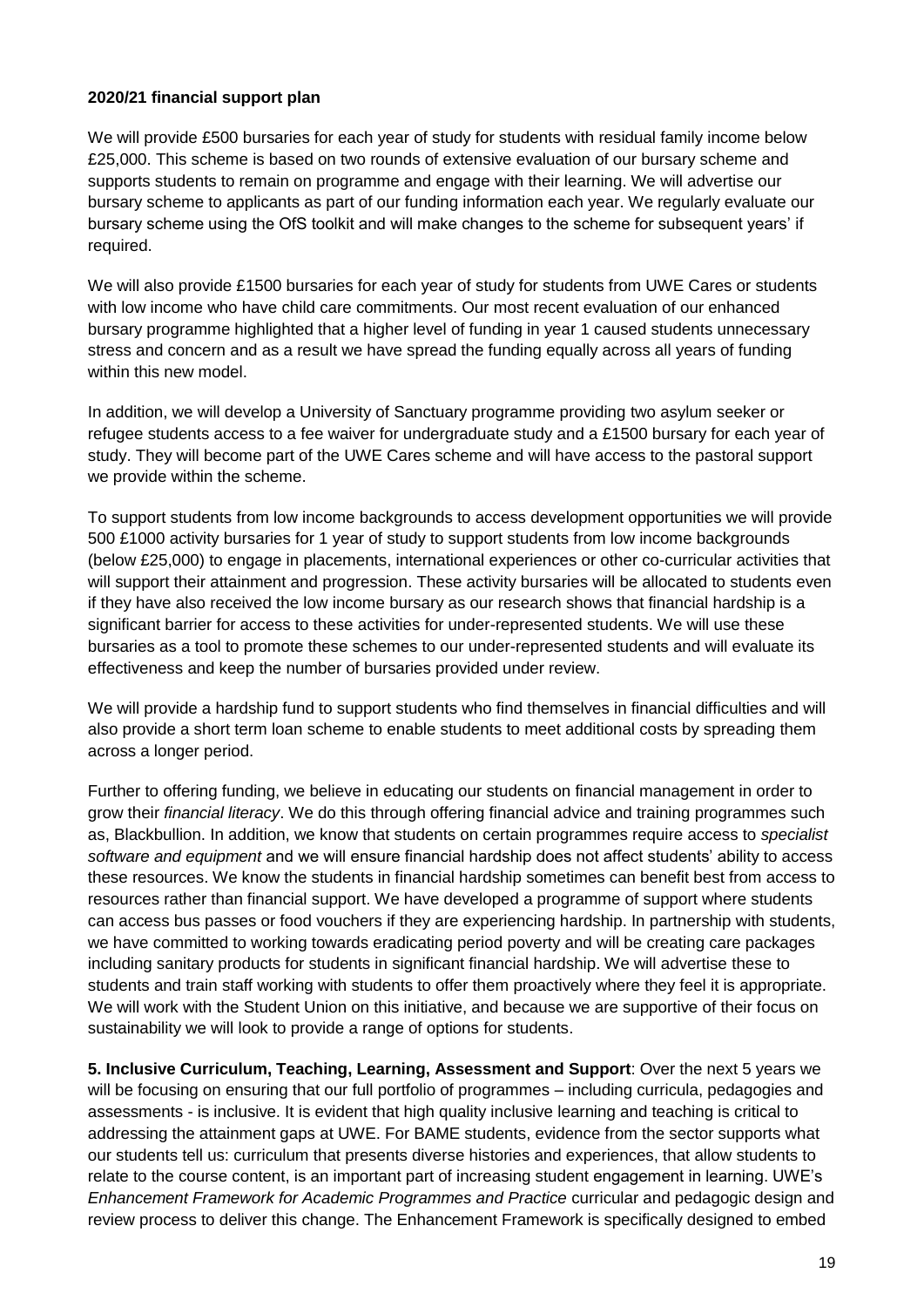strategic principles and priorities into our programme and practice. One of its core design principles – 'Inclusive and International' – requires programmes under development and under review to articulate clearly, for a student audience, how they engage with inclusive design and ensure that their pedagogies and assessment approaches are appropriate, fair, open and transparent.

As part of this process we actively seek to develop new programmes that support our students to engage critically with mainstream and established epistemological positions, and introduce new ways of knowing, thinking and doing that are practice-led. This strand of work will include, but will not be limited to, the development and sharing of teaching approaches that recognise a range of prior experiences and demystify, challenge and develop academic cultural practices to enable student success; an approach that we believe will particularly help us to address our BAME attainment gaps.

We will also continue to develop our *support for disabled students.* In order to address our attainment gaps for disabled students, we will focus on ensuring teaching practices are accessible and move to mainstream reasonable adjustments by increasing awareness and understanding of them by both staff and student groups. We want our staff to have the skills and confidence to make changes to their academic practice, curricula and assessments and for students to be fully engaged in and informed about the design of these changes. we hold that where possible and appropriate, reasonable adjustments should be designed and offered to all students, rather than by singling out individual needs. To support this work, we will continue to develop models of academic skill support that effectively support disabled students, or those with different prior study experiences, to engage effectively with our teaching and learning practices, and we will feed these learning points back to the curriculum design process to ensure we are reflective as a learning organisation.

We will be particularly supporting our wider academic community to develop *inclusive practices* beyond the classroom, with a focus on developing inclusive reading lists (particularly ensuring accessibility and diversity of viewpoint and authorship) and on ensuring students have access to learning materials that effectively scaffold and support their learning in advance and after a learning experience or event. We have invested in lecture capture software; and will continue our work to embed this in all of our large teaching spaces as one of the ways in which we support our disabled students, and those with additional responsibilities who find it harder to attend campus regularly, to access lectures. We will also continue to embed employability in the curriculum, a strategy designed to ensure that all students regardless of background can engage equally with developing employability skills and gaining a diverse range of experiences. To this end, we will be developing practice-led University Grading Descriptors, against which all programme-level marking criteria will be developed and reviewed.

We will continue to work with The Students' Union to build our developments on student experiences. Our new approach to student partnership – currently under development – builds on a strong student representation system, a vibrant and growing number of student disciplinary societies and the introduction of student partners and student-led learning and teaching projects by the Academic Practice Directorate in 2018/19. We are also seeking to establish a standing panel of students, which we will track a range of student views on key University issues and ideas for change, as they progress longitudinally through their degrees. Student partnership and engagement with learning is a key lens through which all elements of curricula and pedagogy can and should be viewed and will form a critical part of our Strategy 2030 work.

**6. Developing academic belonging and unlocking opportunities:** we know that not all of our students feel an equal sense of belonging in the university and will proactively ensure that underrepresented students play critical roles in developing our *student engagement* strategy, and developing our brand and communication tools for students. This aligns with the Student Union's successes in diversifying our Student Leaders and we look to work closely with the Student Union to learn from their experiences and expertise.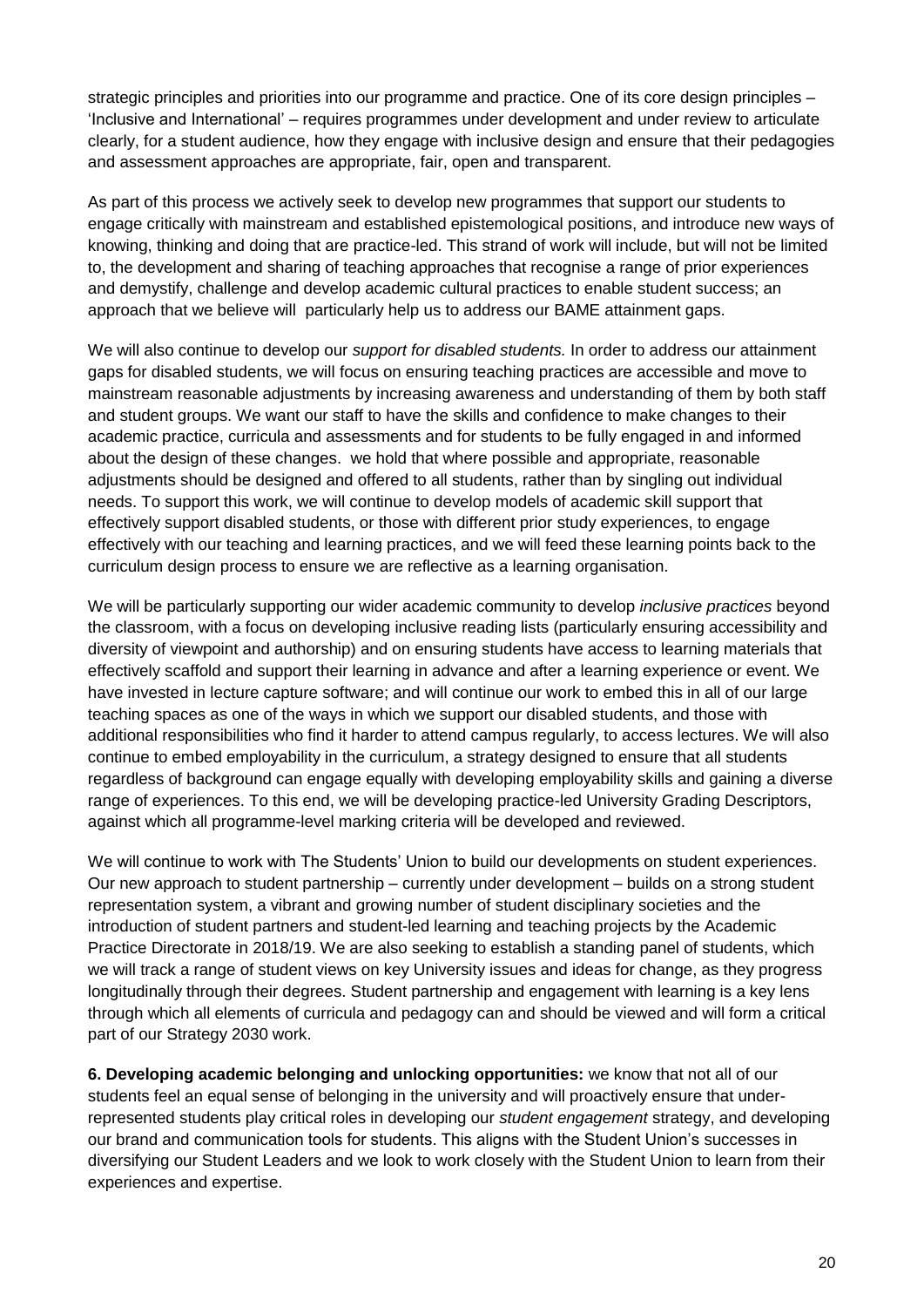We actively monitor the experience of different groups of students through surveys such as the National Student Survey. We will build on our successes in this area, for example we have ensured our Peer Assisted Learning programme is at least as diverse as our student body, and our Student Union have been particularly successful in increasing the diversity of elected officials.

We will monitor student engagement by target group in a wide range of *opportunities* such as placements, projects, mentoring and employment at the university which develop the skills, confidence and experience that will support student success. We offer academic and literacy skills workshops to help build confidence and raise attainment and students have the opportunity to engage in peer assisted learning which uses coaching and mentoring techniques to empower students to take charge of their learning. This coaching model forms a key component of our UWE Cares support package which aims to remove barriers to success for our care leavers, carers and estranged students. New starters are matched with an existing UWE Cares student and receive one-to-one mentoring, helping to ease transition. We support our under-represented students to access a range of *practice-based learning* opportunities that increase both their level of satisfaction and employability including work placements, internships and international experiences. Over the next 5 years we will particularly focus on increasing engagement from students in our target groups in these opportunities and have developed a new bursary programme to particularly support this for students from low-income backgrounds.

We know that a true sense of belonging, for many of our students, grows from their daily interactions with other students and our teaching teams as part of their programme of study. The first principle of the UWE Enhancement Framework – Programmatic by Design – recognises and builds on Thomas's (2012) conclusions that ''The academic sphere is the most important site for nurturing participation of the type which engenders a sense of belonging (p.6). This, in turn, is further supported by (and supports) the principle of Inclusivity. As stated earlier, all programmes are expected to engage with the Enhancement Framework principles during their design and review stages; UWE's complete portfolio of existing programmes will be expected to reflect on and build students' sense of belonging as they enter into the review process over the coming three years.

Academic belonging also means that our students can articulate the skills and experiences they have gained and can use their full identity to develop their plans for the future. *Personal development planning* is a key element of this and we have developed a toolkit to help students to articulate their skills and experiences – the 360Plus Award – an award, which crucially, allows students to recognise skills gained from outside of higher education (we believe this is particularly important for non-traditional students). Alongside this, we will continue to develop programmes that support particular groups of students to recognise and celebrate their strengths and how they can best use these to succeed and progress. Equity, our award winning BAME leadership and talent programme, aims to reduce our graduate outcome gap through coaching workshops, a mentoring programme and networking opportunities with inspirational role model speakers. We will continue to develop models of support targeted to groups where we are aware of differential engagement or success.

**7. Staff Diversity**: we recognise that *increasing the diversity of academic and professional services*  staff is essential in building a dynamic and inclusive university community, and that critically, underrepresented students need diverse role models across the institution in order to feel inspired and connected to UWE Bristol. As part of our equality, diversity and inclusivity action plan we will improve our use of inclusive recruitment practices and promote vacancies at UWE in a range of ethnically diverse communities in Bristol. We have developed manager training on inclusive bias and have guidance for recruitment panels. We recognise there is more to do in this area, however, and are developing a people strategy that will help us take significant action to diversify our workforce.

We offer a range of developmental opportunities that aim to *retain and reward our diverse staff* with a view to increasing career progression. We offer staff development programmes for BAME staff and for women. Annually, in the Personal Development Review (PDR) process staff are asked to use examples of engagement with equality, diversity and inclusivity opportunities as evidence for progression. We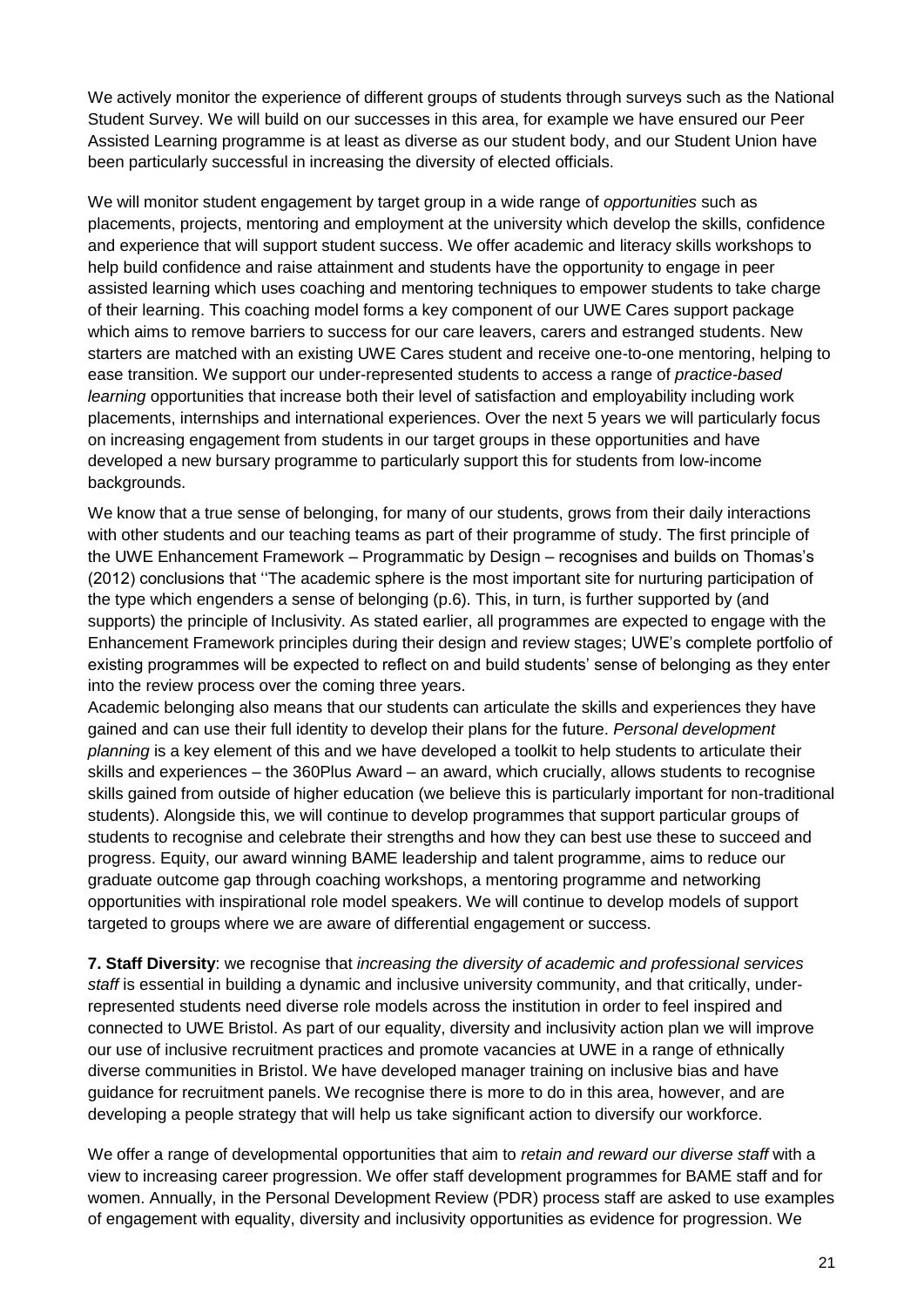want to build on this over the next 5 years and celebrate our engagement in E&D activity within the city as a way to increase awareness of different backgrounds and experiences. Our aim is to *promote our support for equality, diversity and inclusivity* across the university so that all students and staff know these principles are fundamental to our strategic direction and growth.

**8. Staff training**: We are continuously improving the ways in which we learn and develop as an academic institution and develop our staff who teach and support learning. All of our staff development activities are designed with the Enhancement Framework principles in mind, and model, as well as develop staff skills in, inclusive practice. Building on existing training provision (which includes compulsory unconscious bias training for all managers), we are developing a dedicated *inclusivity training programme* for teaching staff differentiated by role and experience. For example, in 2018/19 we designed new and bespoke webinar and face to face development events for our Programme Leaders focusing on Widening Participation, Inclusivity and Diversity, on Promoting Student Wellbeing, on Embedding and Scaffolding Academic Skills and on Enhancing Reading Lists. The events will be run multiple times in 2019/20 and will be delivered by cross institutional teams of academic and professional services staff and students. This is purposeful, to encourage a whole university approach and to support the sharing of good practice. The Programme Leaders Development Programme will be complemented by the development of Module Leader events over the coming academic year. Further, our newly designed Academic Professional Programme is now a pre-requisite for all staff new to teaching in HE and is designed to meet the expectations of the Academic Professional Apprenticeship (APA) Standard. In doing so it also meets the expectations of the UK Professional Standards Framework for those who Teach and Support Student Learning (UKPSF). Both the APA and UKPSF have inclusivity explicitly articulated in their values and behaviours and this is modelled in our own provision.

Our training is based on research<sup>5</sup> and includes compulsory programme and module leader training embedded within a wider development programme, targeted practical support with inclusive practice tools, and sharing of good pedagogical practice. In addition, we will build on our existing work (funded through the OfS/HEFCE Catalyst Fund: Student safeguarding on campus) on developing an active bystander culture and will develop training for staff and students around micro-aggressions and the importance of challenging inappropriate behaviour. We will also continue to develop our framework of mental health training using sector evidence and the latest research. For all managers we will build on our compulsory E&D training (including unconscious bias training for those involved in recruitment) and will use the latest research and good practice from other organisations (including outside HE) to develop training that is effective. Our aim is to create a culture at UWE where staff and students feel confident to discuss diversity, have a good understanding of good inclusive practice and feel able to learn from others and develop their teaching and learning practice continually. We are launching a piece of longitudinal research into academic and student perspectives on equality, diversity and inclusivity through annual surveys, held over the course of 3 years to demonstrate changes to attitudes and beliefs

We will continue to *raise awareness of data gaps and the issues facing both students and staff* in order to empower and instigate action. We have started a programme of sharing data at meetings alongside our published data reports and will continue to develop this over the next few years. We plan to attend all department meetings, presenting both key datasets and action plans at a university and local level. In addition, we will develop new datasets with the end user in mind – particularly we are developing data for programme and module leaders that can lead to in-programme improvements in attainment. We are piloting Learning Gain and Learner Analytics datasets currently and are using Rapid Response Plans to both target support and celebrate successes for current students. We are also developing module level reports on attainment gaps and are working to align our Access and Participation datasets internally with our TEF datasets to support programme teams to work effectively. Our work with the

-

<sup>5</sup> E.g. HEA BME attainment gap, Millar (2016) The ethnicity attainment gap: literature review, Hockings (2010), Inclusive learning and teaching in higher education: a synthesis of research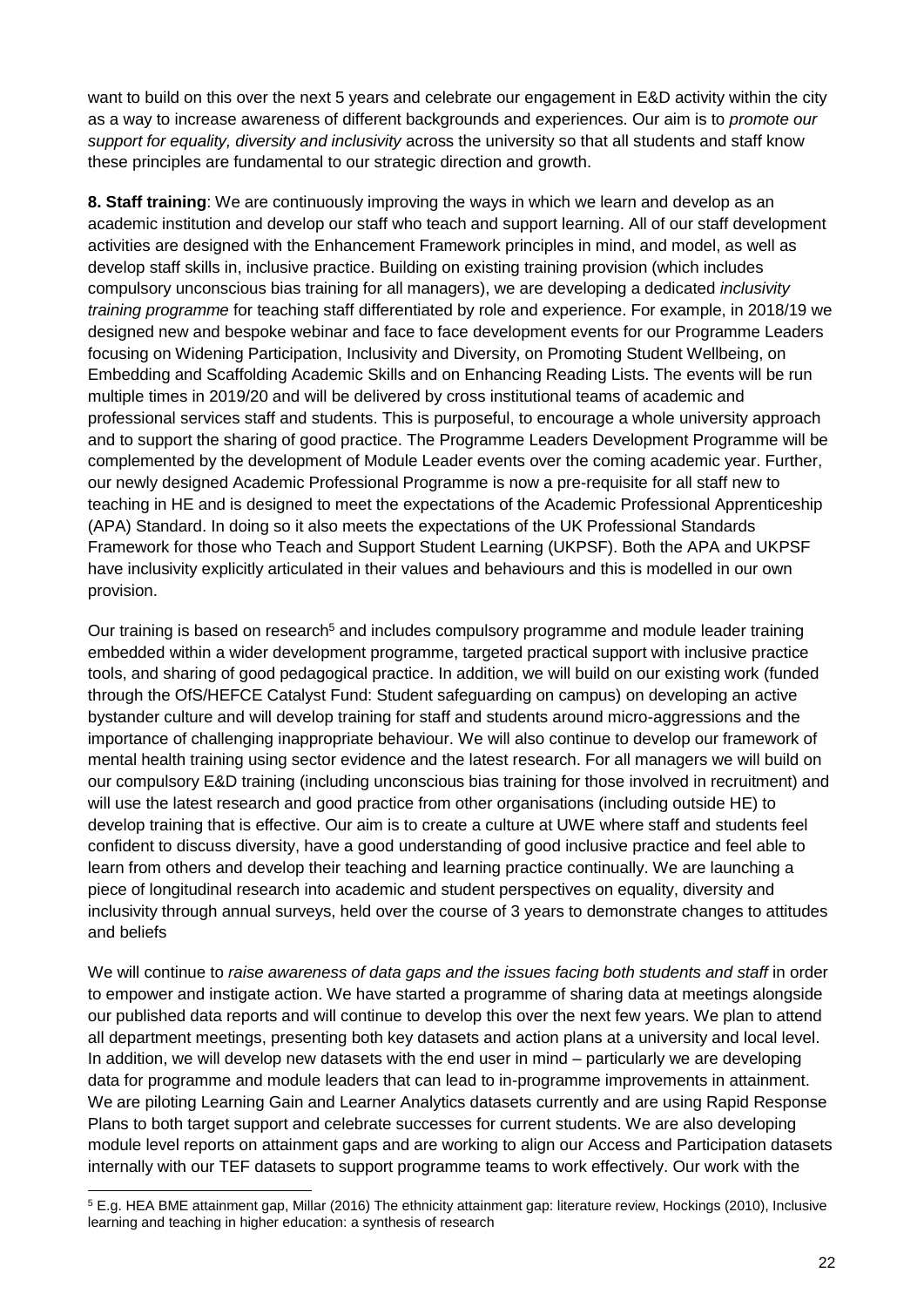Students' Union is closely aligned with this activity; we help inform student representatives so they too are empowered to articulate issues to students and to collaborate on a university-wide response. We provide training to Student Union presidents and reps each year to ensure they are able to effectively challenge.

#### **3.3 Student consultation**

Plan development: In preparing our Access and Participation Plan, the SU President and Vice President team were significantly involved. They contributed to the development of our theory of change and highlighted the importance of supporting students by removing barriers through financial support and ensuring support is well communicated so students know how to get help. We have a long history of working in partnership with students and so we also drew upon the experiences of our underrepresented students directly through their involvement in project steering boards and focus groups that are linked to our various interventions and research. There is student representation on our Access and Participation Planning Committee that oversees the submission of plans and impact reports to the Office for Students and the Student Union President is a key partner in agreeing and monitoring strategic priorities. The Student Union Vice-President, Community and Welfare has been critical in developing our mental wealth strategy and has facilitated wider student engagement through feedback forums. In particular, she championed the need for clearer communication of support for students as this was a key message from students, and as a result we have created our landscape provision which is now well advertised to students. The plan was also discussed at the Learning and Teaching Student Experience Committee where a wider group of student reps were able to contribute to the development of plans. In order to enable engagement, we equip student representatives with the necessary tools to challenge and input ideas through consultation events, held across the year.

Plan implementation: We work closely with our students' union to ensure that students are represented at all levels of the university's governance structure allowing for oversight of key decision-making bodies impacting upon access, success and graduate outcomes. All groups working on key actions from this plan will include student representation, and we will be employing students as partners to contribute significantly to the implementation of the plans. Working with the Student Union, we are currently developing a comprehensive training programme for existing and newly elected student officers. This is something we will actively review and look to develop further in order to expand to parttime officers, course reps and those engaged in ambassador schemes.

Evaluation of the plan: The Equality, Diversity and Inclusivity team will facilitate regular forums for twoway conversations with student officers to input upon activities which address access, attainment and progression gaps, to allow for officers to share the experiences gathered from under-represented students, and for the university to feedback on how past input has been realised in current activities. We value the feedback that the students' union can provide and welcome their steer regarding university policy and processes. We will also continue to work with students as research partners to evidence the impact of programmes of work, and to help us better understand the lived experience of students. Last year we recruited first year students from under-represented groups to share their academic experiences, to help us identify the barriers and enablers to success.

We have drawn upon the experiences of our under-represented students directly through their involvement in project steering boards and focus groups that are linked to our various interventions and research. 'Equity', our talent development programme for BAME students that addresses gaps in graduate outcomes, and UWE Cares have been shaped strategically by student committees whose insight has led to significant planned changes to events and opportunities, in line with what our students want and need. These students have played a crucial role in evaluating the programmes by helping to measure the change in attitudes and beliefs towards identity and career aspirations. Based on student consultation, we have made changes to our financial support packages: our enhanced bursary is paid in equal tranches each year, and we have introduced an activity bursary. .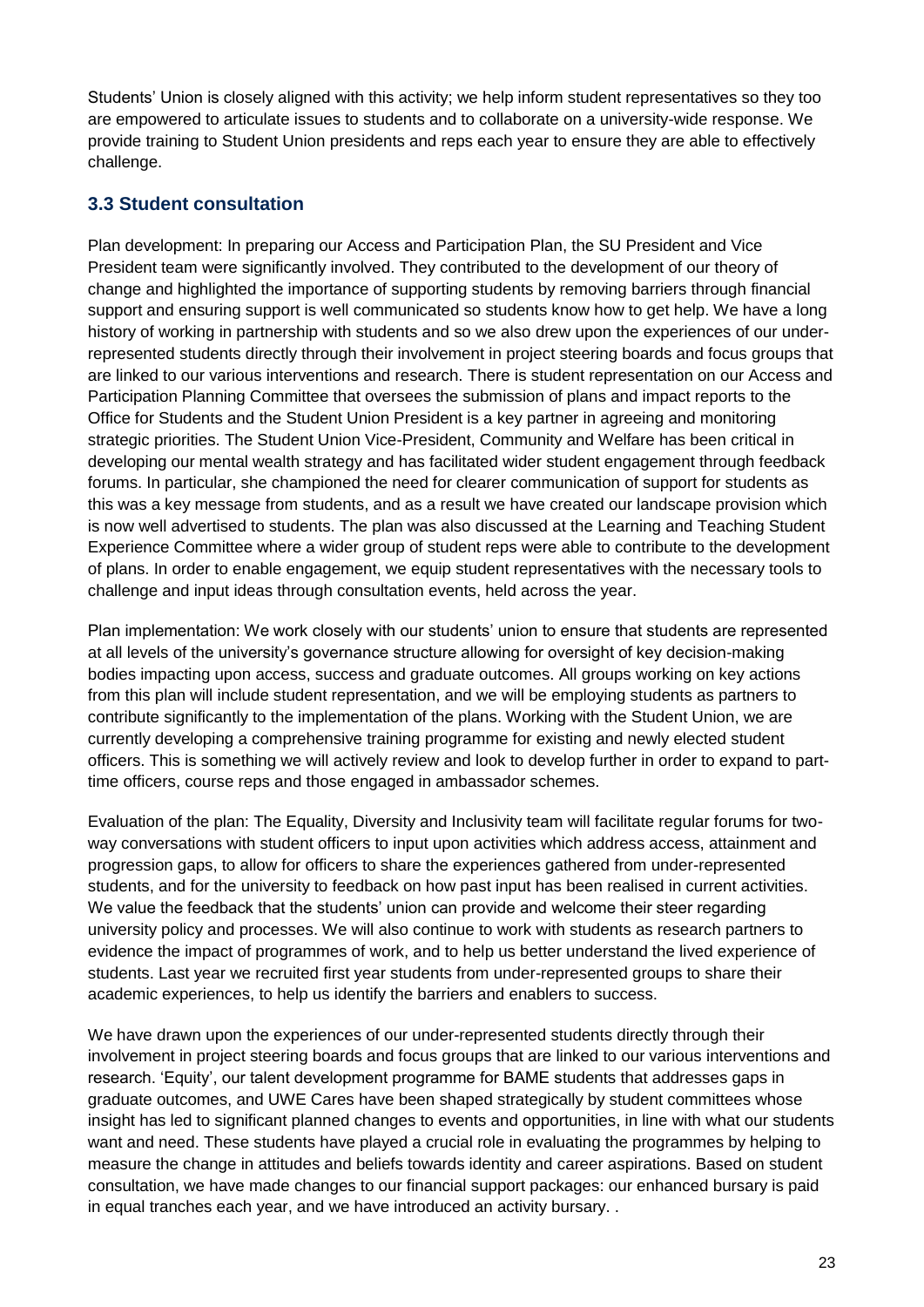#### **3.4 Evaluation strategy**

To inform the evaluation strategy we have used the OfS evaluation self-assessment tool which has helped us to reflect on our current practice, highlighting where we are doing well and areas for focus.

**Strategic context (advanced):** At UWE there is a clear governance structure surrounding our Access and Participation work. Our Access and Participation Committee oversees the development and monitoring of plans; this group reports directly to the Equality, Diversity and Inclusivity Committee, the highest board dedicated to this area of work. Our access and participation strategy is linked to other strategies across the university and we have a dedicated budget for evaluation and an Evaluation and Data team focused on supporting programmes across the whole student lifecycle to measure impact effectively. We have an established mechanism for monitoring our evaluation progress. We monitor the status of each programme every three months, based on the high level evaluation cycle (plan> collect data> analyse> review). If an evaluation is not progressing as planned, this is flagged as a risk at a quarterly review meetings where we review overall progress and risks. We also create opportunities for staff to learn new skills in this area, for example we recently ran a series of Theory of Change workshops for colleagues working in Access and Participation and Equality, Diversity and Inclusivity.

**Programme design (emerging):** We have developed clear processes for ensuring evaluation is designed at the planning stage of new interventions. For example, we created a logic model for the Equity programme (targeted at BAME student progression) at the point of programme design, to inform what we would measure. This supported delivery staff to have a better understanding of the long-term aims of the programme, and provided a visual aid to demonstrate the reasons why we needed to collect certain data. We have draft Theories of Change for each programme that will be developing further, particularly focusing on identifying and scrutinising the evidence and assumptions behind the theory. We also plan to set clear targets for each activity within a programme, in relation to the expected outputs and outcomes, so that we have a better idea of what success looks like. Our goal is to ensure that all programmes are based on evidence and continue to be improved and refined as new evidence is generated.

**Evaluation design (emerging):** At UWE we have evaluation plans in place for the majority of our activities. These plans are created using our Evaluation framework, which expands upon the OfS 'standards of evaluation' by outlining 6 categories of evaluation, linked to the elements of a Theory of Change, with associated evaluation methods. This is crucial in ensuring that we design evaluations that are proportionate to the scale of the programme, with limitations on the types of outcomes that are measured and the claims that can be made. We also use evaluation findings to inform programme design. For example, the process evaluation of resilience and wellbeing workshops showed that students wanted a more interactive workshop with specific, relevant examples and case studies to work through. These changes were built into the programme design for the next year, and received positive feedback. However, we acknowledge that we need to expand our use of evaluation methods that focus on measuring impact. We plan to improve our performance in this section by creating a more formal evaluation planning process, which will involve developing a new evaluation plan template to improve the consistency and quality of our plans. The planning itself will involve identifying and engaging multiple stakeholders to work together to complete the template, to ensure that evaluation is everyone's responsibility. We will use our evaluation framework to enhance this process and help us to identify evaluation methods that focus on measuring impact. We aim to implement the new template and planning process from 2020. We will also take a more strategic approach where we aim to evaluate all programmes of activity across a 3-5 year cycle allowing time for changes to be implemented.

**Evaluation implementation (emerging):** We recognise that more of our evaluation needs to focus on tracking individuals over time and we expect a new student data system which is being implemented over the next five years will help us to do this. We comply with GDPR and ethical standards in all of our work. We are a founding member of the Western WP Research Cluster, meeting with other local HE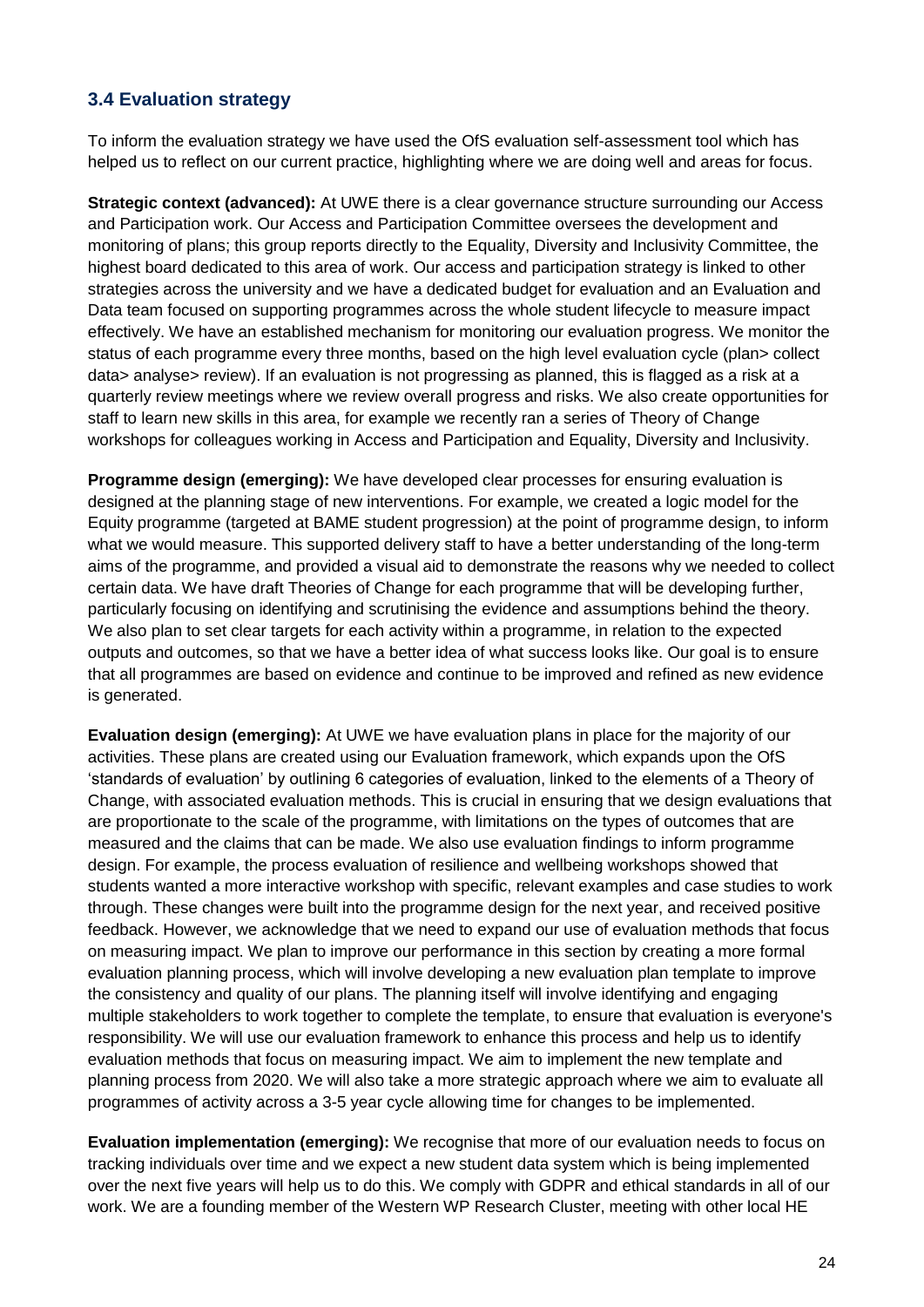providers on a quarterly basis to share findings and best practice and we expect this to be a useful forum to develop evaluation practice collaboratively with other HEIs locally.

**Learning to shape improvements (good):** We have a clear understanding of the limitations of the evaluation methods that we use and we acknowledge this when interpreting results. For example, we are careful not to make causal claims from type 1 or type 2 evaluations. Where appropriate, we triangulate our findings from multiple sources, for example collecting data from students and staff, to get a broader understanding of any observed changes. We also take the time to share findings back to delivery staff, for example by presenting the financial support review to the entire Student Money Service, to ensure that evaluation findings influence practice. We have an emerging presence on internal communication platforms, where we have shared evaluation findings and reports across the institution via the staff newsletter, intranet and department news. We aim to continue this practice and expand our presence with dedicated intranet pages to engage the wider staff community. We will disseminate our findings with an external audience, both through presenting at conferences and submitting reports to TASO.

**Financial support:** Financial support is an area where we invest heavily, with targeted schemes for specific underrepresented groups. We undertook a full evaluation of our financial support provision in 2017 using the OfS evaluation toolkit, with the most recently available data at the time. From our statistical analysis using logistic regression, we found that students who received a bursary (low income or enhanced) had the same outcomes (attainment, continuation to second year, progression) as those who did not receive a bursary, suggesting that the bursary levels the playing field between these two groups. However, bursary students were statistically significantly less likely to complete their course within 5 years. From the survey to both bursary recipients and non-recipients, we gained valuable insight into how the bursary is perceived and indeed used by students, informing the way the bursary is communicated to students. We then conducted 23 interviews with students and found that those receiving the enhanced bursary struggled to manage the front-loaded system, where more money was provided in the first year. As a direct result of this, from 2019/20 the enhanced bursary will be paid in even instalments. The evaluation will be repeated every 3 years, to allow time for changes to be implemented. Therefore, the next evaluation is due in 2020/21, aligning with our 3-5 year cycle.

**Equity:** The Equity programme, as described in strategic measure 6, is another area in which we are heavily investing. At the start of the 2018/19 academic year we set out a three year evaluation plan based on a logic model for the programme, which identified the outputs, short-term outcomes, longterm outcomes and expected impacts of the programme. The evaluation plan outlines a mixed method approach, with formative and summative data collection points, and was developed in consultation with the Equity steering board. During the first year of evaluation, this involved sending a survey to all attendees following every event, to measure self-reported changes in knowledge, skills and confidence, relating to the short-term outcomes on the logic model. Over the course of the year this received 113 responses and provided evidence to suggest that attendees felt more prepared for life after university and a greater sense of belonging to the university and the wider community. This was investigated in more detail through a series of student focus groups, with approval from the University Research Ethics Committee. Over the next two years we will be focusing on measuring the long-term outcomes relating to BAME student satisfaction and progression after university, when the data becomes available. We will also be combining the Equity events and coaching elements to be part of the same evaluation, to provide a more holistic view of the programme.

Over the next year we are committed to developing evaluation plans of a similar high standard, using the planning process outlined above. As previously stated, we have already drafted theories of change for all of our programmes, and we aim to develop evaluation plans to measure the intended outcomes of these theories for all areas of A&P work.

#### **3.5 Monitoring progress against delivery of the plan**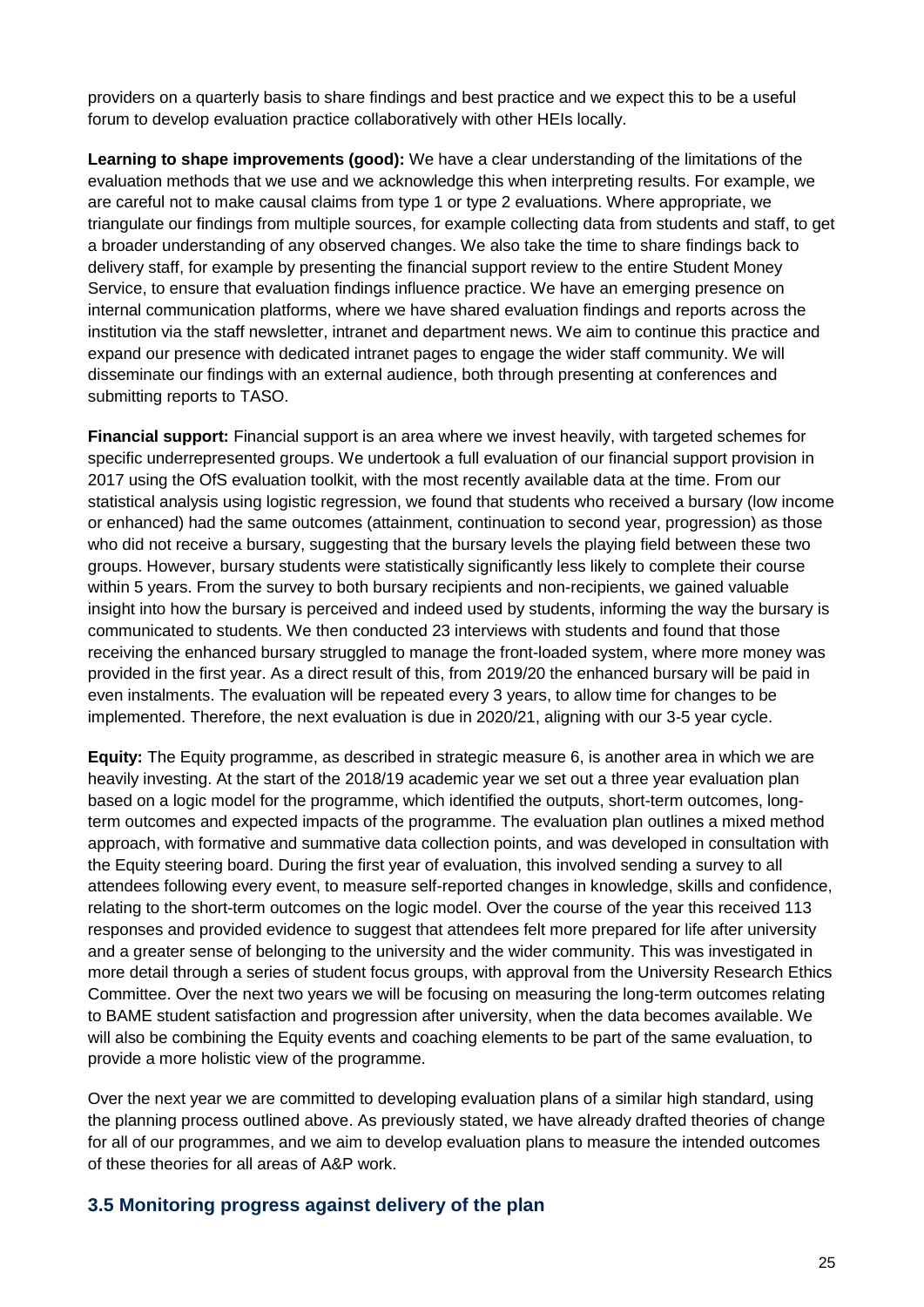We have recently brought together our work on Access and Participation with broader Equality and Diversity work, to create a university focus on Equality, Diversity and Inclusivity. This is reflected both in staffing structures, with a new centralised team focusing on university strategy and action plans for staff and student priorities (with the Access and Participation Plan as the driving force for change), and in governance arrangements. The Access and Participation Plan, Athena SWAN and other Charter Mark priorities will be brought together into a university wide action plan for EDI which will ensure we make the required step change.

The EDI committee will be chaired by the Deputy Vice-Chancellor and will include the Executive Deans from each faculty and Directors of Professional Services. The committee will oversee the university strategic EDI plan and each faculty will create a sub-committee to ensure local action and monitoring. The EDI committee will commission the main learning and teaching committee of the university, LTSEC (through a sub-committee focused on Access and Participation) to develop, progress and monitor the Access and Participation Plan, and will particularly focus on progress with inclusive curricula, teaching, learning and support and training for staff. The Access and Participation Plan committee will be chaired by the Pro-Vice Chancellor Student Experience. Students will be included on all committees.

Plans will be monitored by the EDI team on a quarterly basis using a project review methodology where the progress of activity and evaluation is assessed against plans with risks to delivery being escalated as appropriate.

### **4. Provision of information to students**

UWE Bristol is committed to providing clear, transparent and up to date information for prospective and future students. Details about entry requirements, course information including mode of study, tuition fee levels and student financial support is published on the UWE website and in the printed prospectus. The Access and Participation Plan is published on the university website alongside our previous Access Agreements: [\(https://www1.uwe.ac.uk/about/corporateinformation/strategy/strategydocuments.aspx\)](https://www1.uwe.ac.uk/about/corporateinformation/strategy/strategydocuments.aspx).

The Funding and Scholarships page on the UWE Bristol website includes eligibility criteria and information about how to apply for financial support. Information on tuition fees and financial support is shared with UCAS and the SLC in a timely way to ensure that their own web services are up to date.

Relevant University teams provide information regarding student finance through presentations to our target schools and colleges, at open days, taster days, applicant days and at other widening participation events. In addition, the Recruitment and Outreach team send, via email, a termly newsletter to the target schools and colleges to provide information relating to courses, fees and funding. Social media continues to play a role in providing information to prospective students. The Admissions and Recruitment and Outreach teams host future student online askAdmissions sessions where information about fees funding and additional material is provided. The University completes the Key Information Sets (KIS), which can be used as a reference tool by prospective students.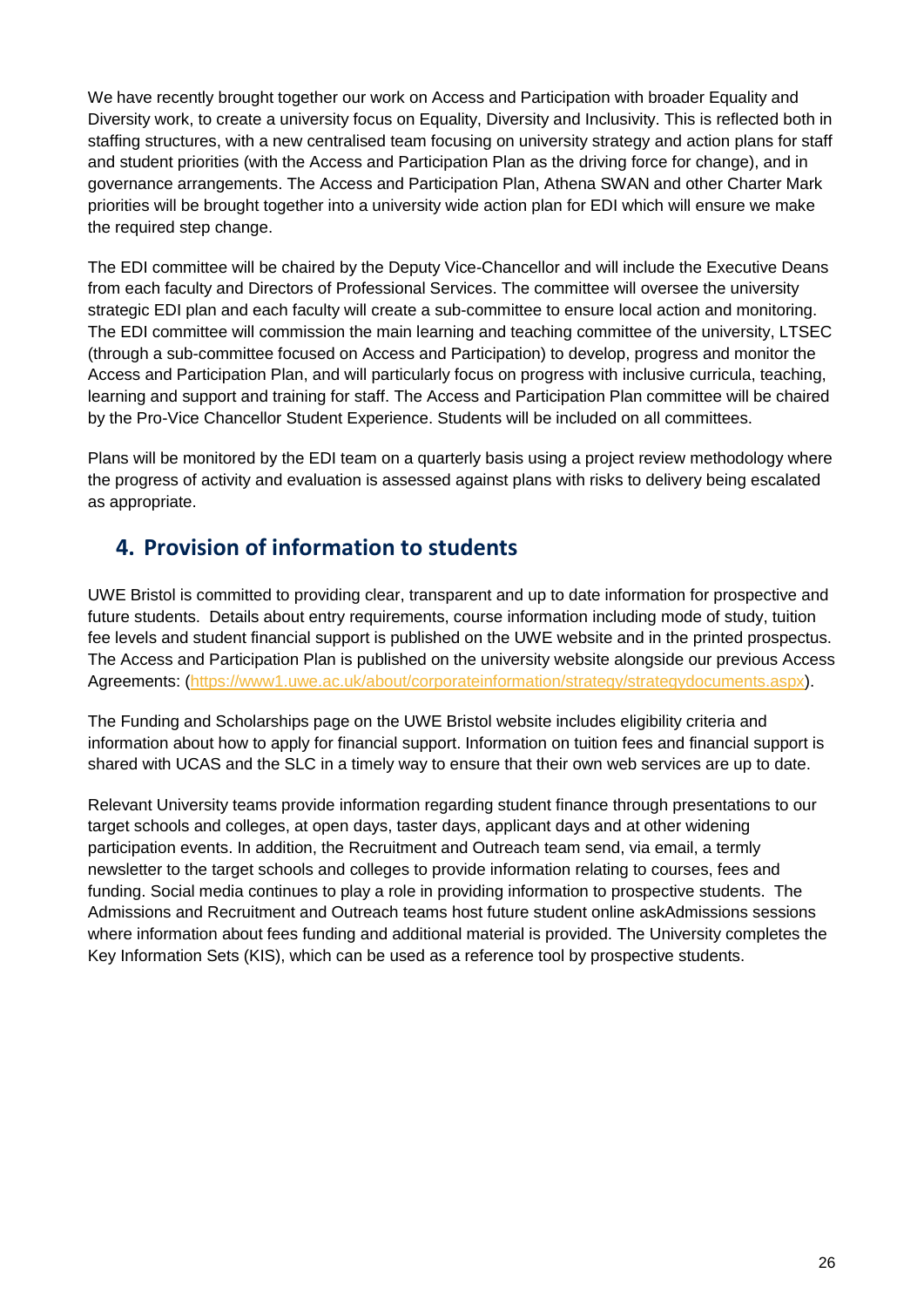**Provider UKPRN: 10007164**

\*course type not listed

**Inflationary statement:** 

We do not intend to raise fees annually

### **Table 4a - Full-time course fee levels for 2020-21 entrants**

| <b>Full-time course type:</b>    | <b>Additional information:</b> | Course fee: |
|----------------------------------|--------------------------------|-------------|
| <b>First degree</b>              | 17/18 Starters onwards         | £9,250      |
| Foundation degree                |                                | £9,250      |
| Foundation year/Year 0           |                                | £9,250      |
| HNC/HND                          |                                |             |
| CertHE/DipHE                     |                                |             |
| Postgraduate ITT                 |                                | £9,250      |
| Accelerated degree               |                                |             |
| Sandwich year                    |                                | £1,230      |
| Erasmus and overseas study years |                                |             |
| Other                            |                                |             |

**Table 4b - Sub-contractual full-time course fee levels for 2020-21 entrants**

![](_page_26_Picture_0.jpeg)

## Access and participation plan **Provider name: University of the West of England, Bristol Fee information 2020-21**

| Sub-contractual full-time course type:                      | <b>Additional information:</b>                             | <b>Course fee:</b> |
|-------------------------------------------------------------|------------------------------------------------------------|--------------------|
| <b>First degree</b>                                         | Weston College of Further and Higher Education<br>10007459 | £7,950             |
| <b>Foundation degree</b>                                    | Weston College of Further and Higher Education<br>10007459 | £7,950             |
| Foundation year/Year 0                                      | City of Bristol College 10001467                           | £8,000             |
| HNC/HND                                                     |                                                            | ×.                 |
| CertHE/DipHE                                                |                                                            | $\ast$             |
| Postgraduate ITT                                            |                                                            | $\ast$             |
| Accelerated degree                                          |                                                            | $\ast$             |
| Sandwich year                                               |                                                            | $\ast$             |
| Erasmus and overseas study years                            |                                                            | $\ast$             |
| Other                                                       | sk.                                                        | $\ast$             |
| Table 4c - Part-time course fee levels for 2020-21 entrants |                                                            |                    |
| Part-time course type:                                      | <b>Additional information:</b>                             | <b>Course fee:</b> |
| First degree                                                |                                                            | £6,935             |
| <b>Foundation degree</b>                                    |                                                            | £5,650             |
| Foundation year/Year 0                                      |                                                            | $\ast$             |
| HNC/HND                                                     |                                                            | $\ast$             |
| CertHE/DipHE                                                |                                                            | $\ast$             |
| Postgraduate ITT                                            |                                                            | $\ast$             |
| <b>Accelerated degree</b>                                   |                                                            | $\ast$             |
| Sandwich year                                               |                                                            | $\ast$             |
| Erasmus and overseas study years                            |                                                            | $\ast$             |
| Other                                                       |                                                            | $\ast$             |

**Table 4d - Sub-contractual part-time course fee levels for 2020-21 entrants**

| Sub-contractual part-time course type: | <b>Additional information:</b>                 | <b>Course fee:</b> |
|----------------------------------------|------------------------------------------------|--------------------|
| <b>First degree</b>                    | City of Bristol College 10001467               | £5,650             |
| <b>First degree</b>                    | Weston College of Further and Higher Education | £5,650             |
|                                        | 10007459                                       |                    |
| <b>Foundation degree</b>               | Weston College of Further and Higher Education | £5,650             |
|                                        | 10007459                                       |                    |
| Foundation year/Year 0                 |                                                |                    |
| HNC/HND                                |                                                |                    |
| CertHE/DipHE                           |                                                |                    |
| Postgraduate ITT                       |                                                |                    |
| <b>Accelerated degree</b>              |                                                |                    |
| Sandwich year                          |                                                |                    |
| Erasmus and overseas study years       |                                                |                    |
| Other                                  |                                                |                    |

## **Summary of 2020-21 entrant course fees**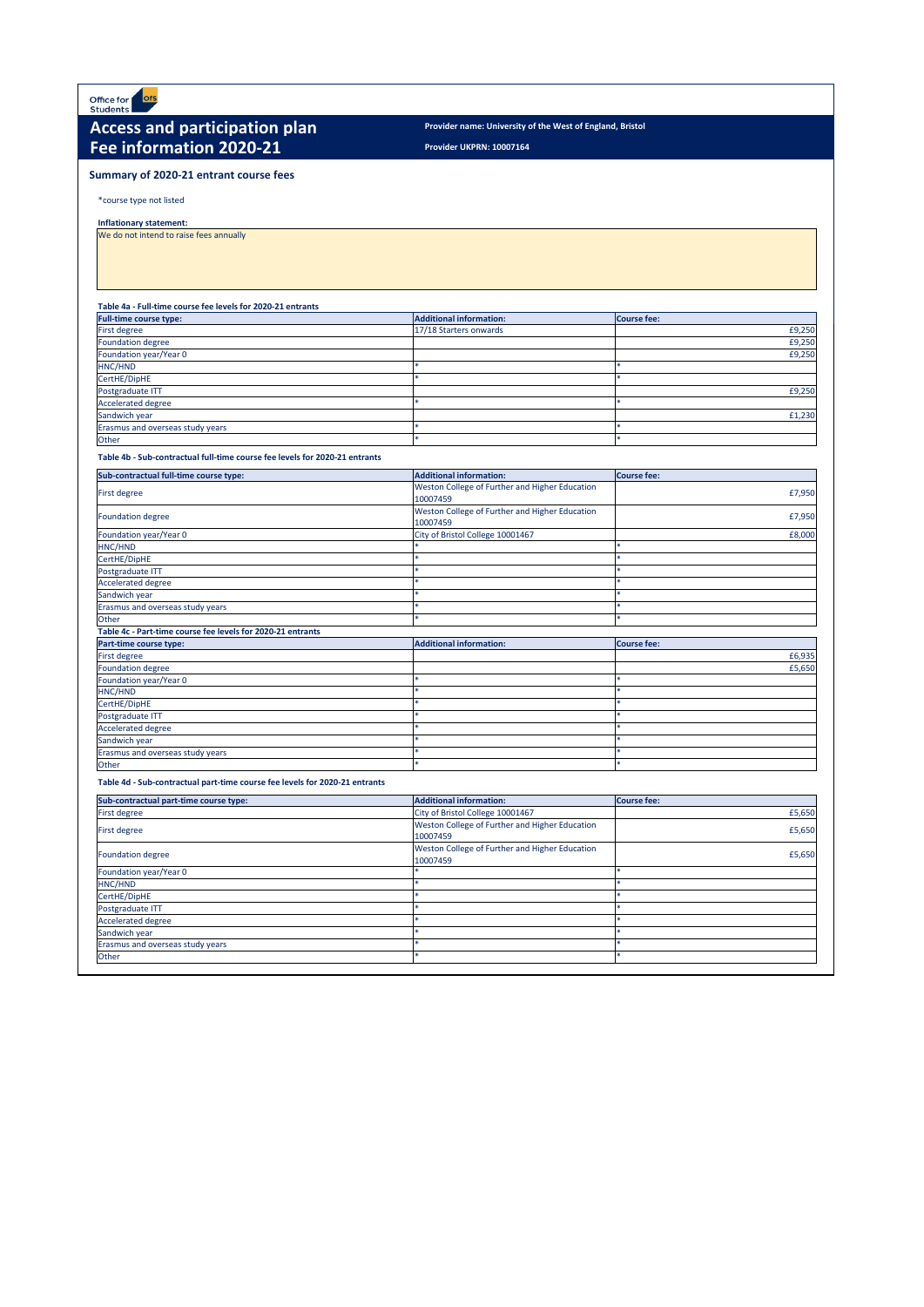Office for ofs<br>Students

## **Targets and investment plan Provider name: University of the West of England, Bristol 2020-21 to 2024-25 Provider UKPRN: 10007164**

## **Investment summary**

| Table 4a - Investment summary (£) |
|-----------------------------------|
|-----------------------------------|

The OfS requires providers to report on their planned investment in access, financial support and research and evaluation in their access and participation plan. The OfS does not require providers to report on investment in student success and progression in the access and participation plans and therefore investment in these areas is not recorded here.

The investment forecasts below in access, financial support and research and evaluation does not represent not the total amount spent by providers in these areas. It is the additional amount that providers have committed following the introduction of variable fees in 2006-07. The OfS does not require providers to report on investment in success and progression and therefore investment in these areas is not represented.

The figures below are not comparable to previous access and participation plans or access agreements as data published in previous years does not reflect latest provider projections on student numbers.

| Access and participation plan investment summary $(f)$ | <b>Academic year</b> |               |               |               |               |
|--------------------------------------------------------|----------------------|---------------|---------------|---------------|---------------|
|                                                        | 2020-21              | 2021-22       | 2022-23       | 2023-24       | 2024-25       |
| Total access activity investment (£)                   | £3,489,979.00        | £3,564,707.00 | £3,630,803.00 | £3,699,040.00 | £3,774,448.00 |
| Access (pre-16)                                        | £872,495.00          | £891,177.00   | £907,701.00   | £924,760.00   | £943,612.00   |
| Access (post-16)                                       | £2,093,987.00        | £2,138,824.00 | £2,178,482.00 | £2,219,424.00 | £2,264,669.00 |
| <b>Access (adults and the community)</b>               | £523,497.00          | £534,706.00   | £544,620.00   | £554,856.00   | £566,167.00   |
| <b>Access (other)</b>                                  | £0.00                | £0.00         | £0.00         | £0.00         | £0.00         |
| <b>Financial support <math>(f)</math></b>              | £3,839,700.00        | £3,860,030.00 | £4,242,720.00 | £5,178,129.00 | £5,178,129.00 |
| <b>Research and evaluation <math>(f)</math></b>        | £487,203.00          | £488,399.00   | £500,664.00   | £513,309.00   | £526,347.00   |

Note about the data:

| Table 4b - Investment summary (HFI%)                           |                                          |                |                      |                |                |
|----------------------------------------------------------------|------------------------------------------|----------------|----------------------|----------------|----------------|
| <b>Access and participation plan investment summary (%HFI)</b> |                                          |                | <b>Academic year</b> |                |                |
|                                                                | 2020-21<br>2021-22<br>2022-23<br>2023-24 |                |                      |                | 2024-25        |
| <b>Higher fee income (£HFI)</b>                                | £54,288,860.00                           | £53,972,754.00 | £53,987,990.00       | £54,347,896.00 | £54,680,310.00 |
| <b>Access investment</b>                                       | 6.4%                                     | 6.6%           | 6.7%                 | 6.8%           | 6.9%           |
| <b>Financial support</b>                                       | 7.1%                                     | 7.1%           | $7.8\%$              | 9.4%           | 9.3%           |
| <b>Research and evaluation</b>                                 | 0.9%                                     | 0.9%           | 0.9%                 | 0.9%           | 1.0%           |
| <b>Total investment (as %HFI)</b>                              | 14.4%                                    | 14.6%          | 15.4%                | 17.1%          | 17.2%          |